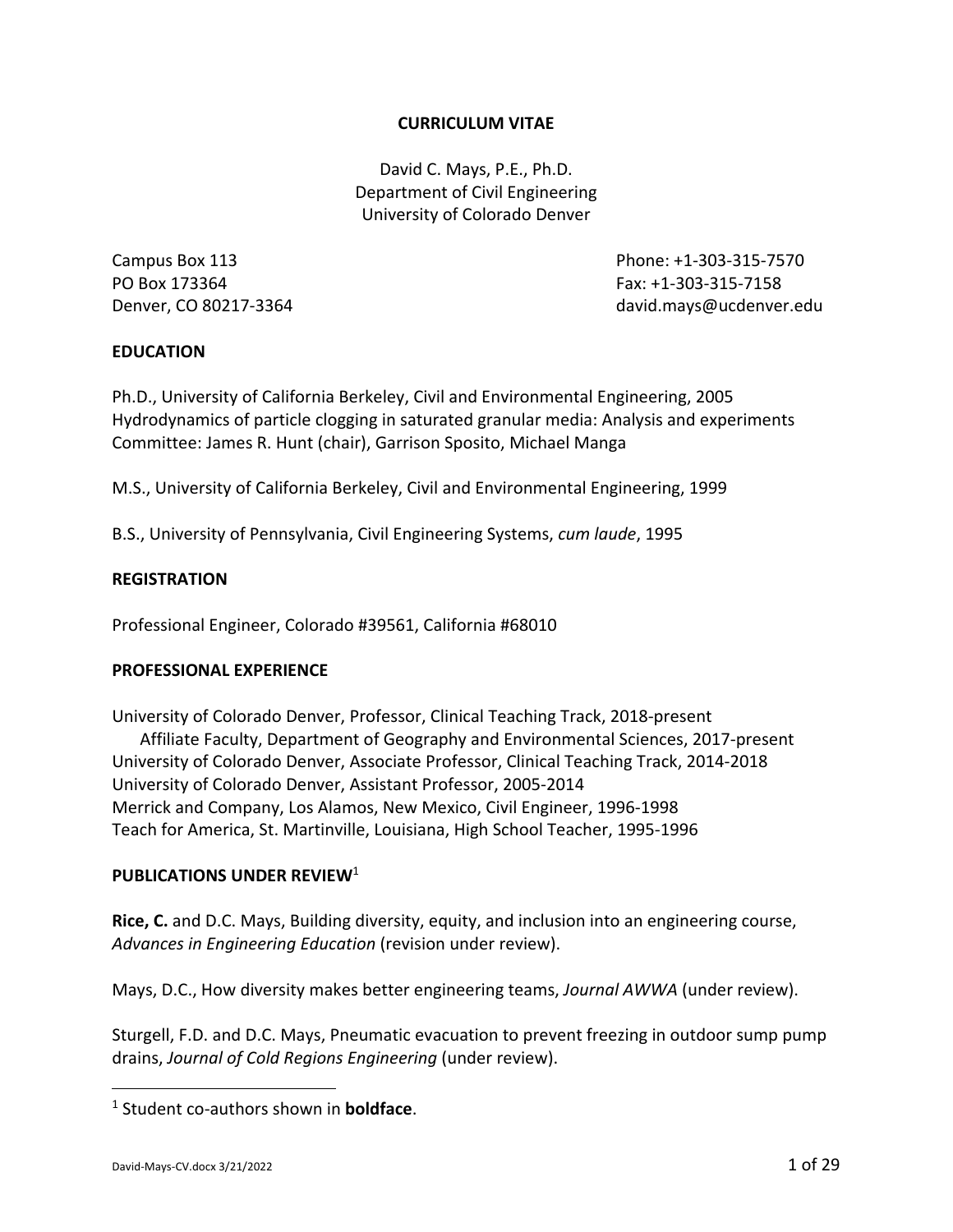## **REFEREED PUBLICATIONS**

## **JOURNAL ARTICLES**

33. Velez, C., B.M. Nuechterlein, S.C. Connors, G. RedShirt Tyon, T.M. Roane, and D.C. Mays (2022), Application of the Indigenous evaluation framework to a university certificate program for building cultural awareness in science, technology, engineering, and mathematics, *Evaluation and Program Planning*, 92, 102066, doi:10.1016/j.evalprogplan.2022.102066.

32. **Sather, L.J.,** R.M. Neupauer, D.C. Mays, **E.J. Roth,** and J.P. Crimaldi (2022), Active spreading: Hydraulics for enhancing groundwater remediation, *Journal of Hydrologic Engineering*, 27(5), 04022007, doi:10.1061/(ASCE)HE.1943‐5584.0002167.

31. Neupauer, R.M., **E.J. Roth,** J.P. Crimaldi, D.C. Mays, and **L.J. Sather** (2021), Demonstration of reversible dispersion in a Darcy‐scale push‐pull laboratory experiment, *Transport in Porous Media*, doi:10.1007/s11242‐021‐01682‐3.

30. **Johnk, B.T.** and D.C. Mays (2021), Wildfire impacts on groundwater aquifers: A case study of the 1996 Honey Boy fire in Beaver County, Utah, USA, *Water*, 13(16), 2279, doi:10.3390/w13162279.

29. **Roth, E.J.**, D.C. Mays, R.M. Neupauer, **L.J. Sather**, and J.P. Crimaldi (2021), Methods for laser-induced fluorescence imaging of solute plumes at the Darcy scale in quasi-twodimensional, refractive index‐matched porous media, *Transport in Porous Media*, 136, 879–898, doi:10.1007/s11242‐021‐01545‐x.

28. Neupauer, R.M., **L.J. Sather**, D.C. Mays, J.P. Crimaldi, and **E.J. Roth** (2020), Contributions of pore‐scale mixing and mechanical dispersion to reaction in radial groundwater flow, *Water Resources Research*, 56(7), doi:10.1029/2019WR026276.

27. **Roth, E.J.**, R.M. Neupauer, D.C. Mays, **L.J. Sather**, and J.P. Crimaldi (2020), Wall effect mitigation techniques for experiments with planar walls, *Transport in Porous Media*, 132, 423‐ 441, doi:10.1007/s11242‐020‐01399‐9.

26. Mays, D.C. and T.D. Scheibe (2018), Groundwater contamination, subsurface processes, and remediation methods: Overview of the special issue of *Water* on groundwater contamination and remediation, *Water*, 10, 1708; doi:10.3390/w10121708.

25. **Chinnasamy, C.V.**, **W.C. McIntyre**, and D.C. Mays (2018), Technical and administrative feasibility of alluvial aquifer storage and recovery on the South Platte River of northeastern Colorado, *Water Policy*, 20(4), 841‐854.

24. Klingensmith III, W.C. and D.C. Mays (2018), Information content of wastewater flowmeter data before and during a surcharge, *Journal of Environmental Engineering*, 144(9), 05018004.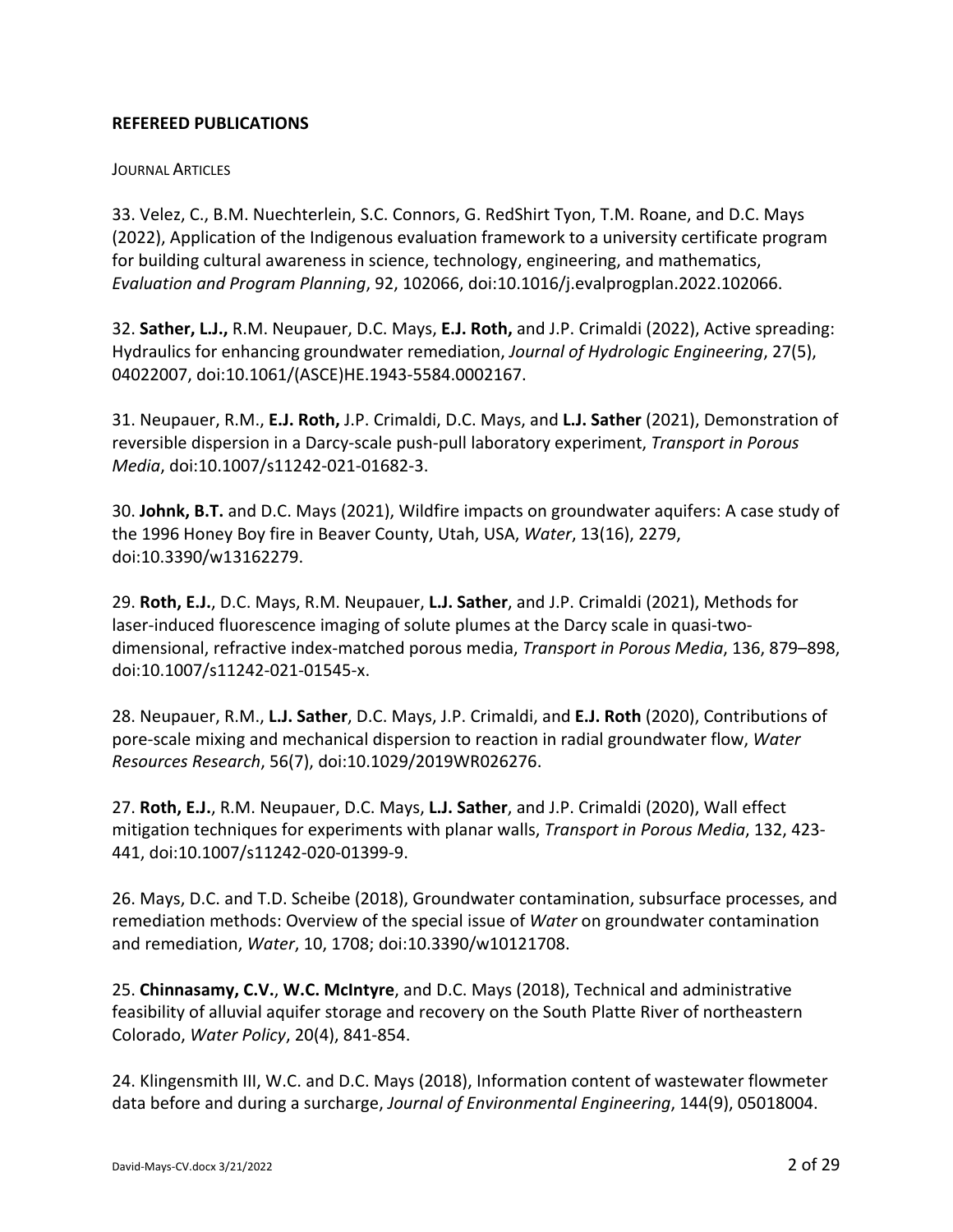23. **Zivkovich, B.R.** and D.C. Mays (2018), Predicting nonpoint stormwater runoff quality from land use, *PLOS ONE*, 13(5), doi:10.1371/journal.pone.0196782.

22. **McIntyre, W.C.** and D.C. Mays (2017), Roles of the water court and the State Engineer for water administration in Colorado, *Water Policy*, 19(4), 837‐850.

21. **Roth, E.J.**, B. Gilbert, and D.C. Mays (2015), Colloid deposit morphology and clogging in porous media: Fundamental insights through investigation of deposit fractal dimension, *Environmental Science and Technology*, 49(20), 12263–12270.

20. **Roth, E.J.**, **M.E. Mont‐Eton**, B. Gilbert, T.C. Lei, and D.C. Mays (2015), Measurement of colloidal phenomena during flow through refractive index matched porous media, *Review of Scientific Instruments*, 86, 113103, doi:10.1063/1.4935576.

19. **Sanchez II, N.** and D.C. Mays (2015), Effect of methane leakage on the greenhouse gas footprint of electricity generation, *Climatic Change*, 133(2), 169‐178.

18. Neupauer, R.M. and D.C. Mays (2015), Engineered injection and extraction for in situ remediation of sorbing solutes in groundwater, *Journal of Environmental Engineering*, 10.1061/(ASCE)EE.1943‐7870.0000923, 04014095, 1‐12.

17. **Krauss, E.D.** and D.C. Mays (2014), Modification of the Kozeny‐Carman equation to quantify formation damage by fines in clean unconsolidated porous media, *SPE Reservoir Evaluation and Engineering*, 17(4), 466‐472.2

16. Neupauer, R.M., J.D. Meiss, and D.C. Mays (2014), Chaotic advection and reaction during engineered injection and extraction in heterogeneous porous media, *Water Resources Research*, 50(2), 1433‐1447.

15. **Piscopo, A.N.**, R.M. Neupauer, and D.C. Mays (2013), Engineered injection and extraction to enhance reaction for improved in situ remediation, *Water Resources Research*, 49(6), 3618‐ 3625.

14. Mays, D.C. and R.M. Neupauer (2013), Reply to comment by D.R. Lester *et al.* on "Plume spreading in groundwater by stretching and folding," *Water Resources Research*, 49(2), 1192‐ 1194.

13. **Rhodes, E.P.**, Z.J. Ren, and D.C. Mays (2012), Zinc leaching from tire crumb rubber, *Environmental Science and Technology*, 46(23), 12856‐12863.

<sup>2</sup> Featured on the cover of its issue.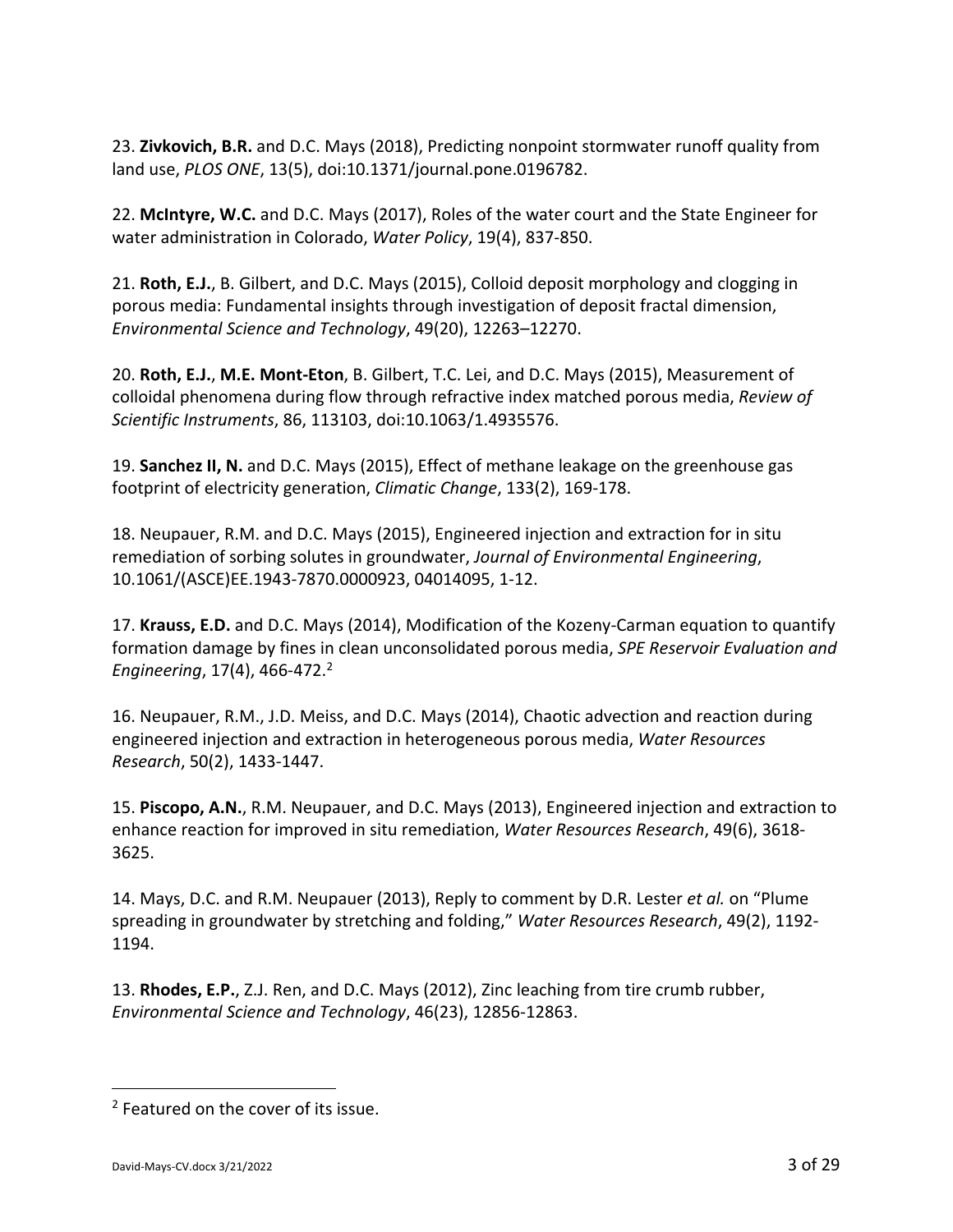12. Mays, D.C. and R.M. Neupauer (2012), Plume spreading in groundwater by stretching and folding, *Water Resources Research*, 48, W07501, doi:10.1029/2011WR011567.

11. Manga, M., I. Beresnev, E.E. Brodsky, J.E. Elkhoury, D. Elsworth, S. Ingebritsen, D.C. Mays, and C.‐Y. Wang (2012), Changes in permeability by transient stresses: Field observations, experiments, and mechanisms, *Reviews of Geophysics*, 50, RG2004, doi:10.1029/2011RG000382.3

10. **Coughlin, J.P.**, **C.D. Campbell**, and D.C. Mays (2012), Infiltration and clogging by sand and clay in a pervious concrete pavement system, *Journal of Hydrologic Engineering*, 17(1), 68‐73.

9. Mays, D.C., **O.T. Cannon**, **A.W. Kanold**, **K.J. Harris**, T.C. Lei, and B. Gilbert (2011), Static light scattering resolves colloid structure in index‐matched porous media, *Journal of Colloid and Interface Science*, 363, 418‐424.

8. Mays, D.C. (2010), Contrasting clogging in granular media filters, soils, and dead‐end membranes, *Journal of Environmental Engineering*, 136(5), 475‐480.

7. Mays, D.C. (2010), One‐week module on stochastic groundwater modeling, *Journal of Geoscience Education*, 58(2), 73‐81.

6. Mays, D.C. (2007), Using the Quirk‐Schofield diagram to explain environmental colloid dispersion phenomena, *Journal of Natural Resources and Life Sciences Education*, 36, 45‐52.

5. Mays, D.C. and J.R. Hunt (2007), Hydrodynamic and chemical factors in clogging by montmorillonite in porous media, *Environmental Science and Technology*, 41(16), 5666‐5671.

4. Mays, D.C. and J.R. Hunt (2005), Hydrodynamic aspects of particle clogging in porous media, *Environmental Science and Technology*, 39(2), 577‐584.

3. Mays, D.C., B.A. Faybishenko and S. Finsterle (2002), Information entropy to measure temporal and spatial complexity of unsaturated flow in heterogeneous media, *Water Resources Research*, 38(12), 1313, doi:10.1029/2001WR001185.

2. Mays, D.C. and B.A. Faybishenko (2000), Washboards in unpaved highways as a complex dynamic system, *Complexity*, 5(6), 51‐60.

1. Mays, D.C. and S.J. Veenis (1998), Matrix approach to contaminant transport potential, *Practice Periodical of Hazardous, Toxic and Radioactive Waste Management*, 2(3), 120‐122.

<sup>&</sup>lt;sup>3</sup> All authors contributed equally.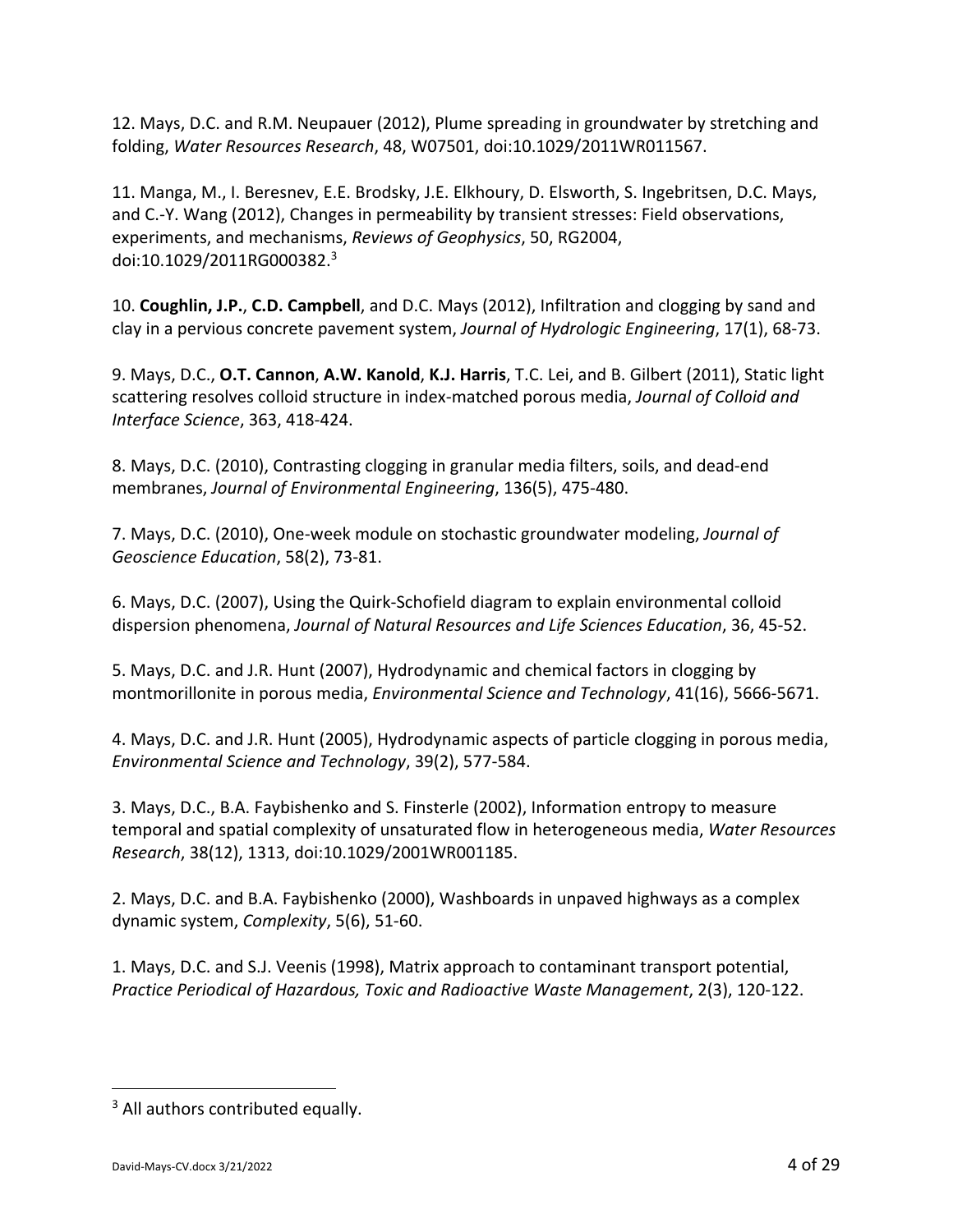### REFEREED CONFERENCE PROCEEDINGS

2. Collopy, A.X., H.L. Johnson, K.A. Goodman, T. Altman, M. Darbeheshti, K.L. Wood, and D.C. Mays (2022), Exploring nudging approaches for growing a DEI culture with engineering faculty, Annual Conference, American Society for Engineering Education, Minneapolis, Minnesota, June 26‐29, 2022.

1. Mays, D.C. and R.M. Neupauer (2017), Chaotic advection and unsteady flow in groundwater remediation, *Waste Management Symposium 2017: Building Global Trust in Decommissioning and Radioactive Waste Management*, Phoenix, Arizona, March 5‐9, 2017.

### REFEREED ONLINE RESOURCES

1. Coughlin, J.P., M.S. Zarske, and D.C. Mays (2018), Quicksand danger: Myth or reality? TeachEngineering: STEM Curriculum for K‐12, https://www.teachengineering.org.

### REFEREED BOOK CHAPTERS

5. Mays, D.C. (2013), Clogging in managed aquifer recharge: Flow, geochemistry, and clay colloids, in Martin, R., ed., *Clogging Issues Associated with Managed Aquifer Recharge Methods*, International Association of Hydrogeologists (IAH) Commission on Managing Aquifer Recharge, Australia, 14‐24.

4. Chan Hilton, A.B., J.W. Lauer, D.C. Mays, R.M. Neupauer, A. Sciortino (2012), Resources for teaching water resources, Chapter 7 in Chan Hilton, A.B. and R.M. Neupauer, eds., *H2Oh! Classroom Demonstrations for Water Concepts*, American Society of Civil Engineers, Reston, Virginia, 129‐134.

3. **Kanold, A.W.** and D.C. Mays (2012), Porosity, Section 5.1 in Chan Hilton, A.B. and R.M. Neupauer, eds., *H2Oh! Classroom Demonstrations for Water Concepts*, American Society of Civil Engineers, Reston, Virginia, 99‐100.

2. Mays, D.C. (2012), Atmospheric water, Section 4.1 in Chan Hilton, A.B. and R.M. Neupauer, eds., *H2Oh! Classroom Demonstrations for Water Concepts*, American Society of Civil Engineers, Reston, Virginia, 72‐74.

1. Mays, D.C. (2012), NAPL ganglia, Section 5.9 in Chan Hilton, A.B. and R.M. Neupauer, eds., *H2Oh! Classroom Demonstrations for Water Concepts*, American Society of Civil Engineers, Reston, Virginia, 115‐116.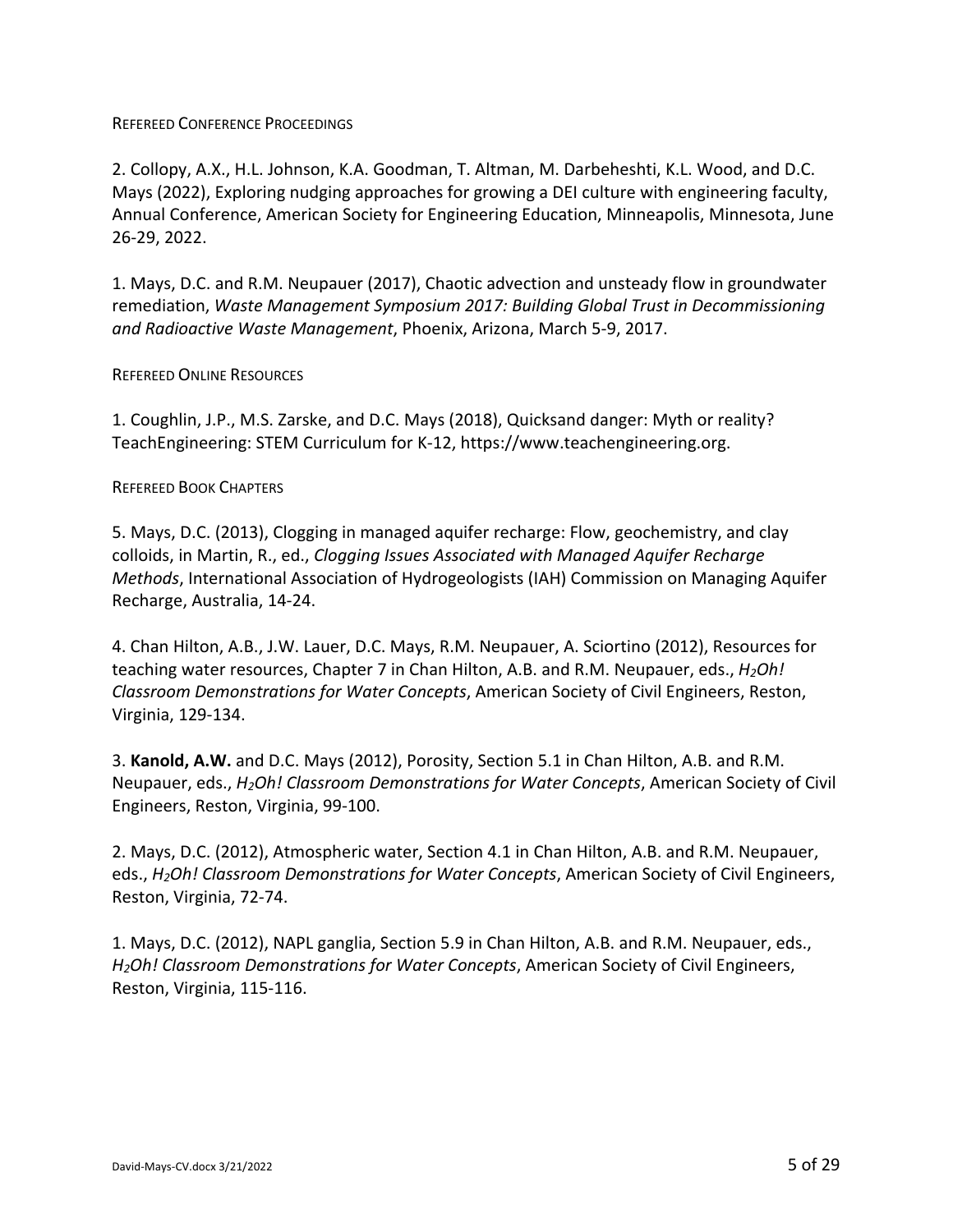## **NON‐REFEREED PUBLICATIONS**

#### PROCEEDINGS PAPERS

20. Neupauer, R.M., D.C. Mays, M. Ye, and J.A. Greene (2022), Comparison of Effective Active Spreading Designs for In‐Situ Groundwater Remediation, *World Environmental and Water Resources Congress*, American Society of Civil Engineers, Atlanta, Georgia, June 5‐8, 2022.

19. Quinn, J.T., R.M. Neupauer, **L.J. Sather**, D.C. Mays, J.P. Crimaldi, and **E.J. Roth** (2022), Effects of active and passive spreading on mixing and reaction during in‐situ groundwater remediation, *World Environmental and Water Resources Congress*, American Society of Civil Engineers, Atlanta, Georgia, June 5‐8, 2022.

18. Mizyed, N. and D.C. Mays (2020), Reuse of treated wastewater: From technical innovation to legitimization, *World Environmental and Water Resources Congress*, American Society of Civil Engineers, Henderson, Nevada, May 17‐21, 2020, 16‐30, doi:10.1061/9780784482988.003.

17. Neupauer, R.M., **L.J. Sather**, **E.J. Roth**, D.C. Mays, and J.P. Crimaldi (2020), Numerical and experimental investigation of active and passive spreading for groundwater remediation, *World Environmental and Water Resources Congress*, American Society of Civil Engineers, Henderson, Nevada, May 17‐21, 2020, 97‐103, doi: 10.1061/9780784482964.010.

16. **Greene, J.A.**, R.M. Neupauer, M. Ye, J.R. Kasprzyk, D.C. Mays, and G.P. Curtis (2017), Engineered injection and extraction for remediation of uranium‐contaminated groundwater, in *World Environmental and Water Resources Congress 2017: Groundwater, Sustainability, and Hydro‐Climate/Climate Change*, Dunn, C.N. and Van Weele, B., eds., American Society of Civil Engineers, Reston, Virginia, 111‐118.

15. **Ritsch, C.**, R.M. Neupauer, and D.C. Mays (2017) Naturally‐occurring chaotic advection in groundwater and surface‐water systems, in *World Environmental and Water Resources Congress 2017: Groundwater, Sustainability, and Hydro‐Climate/Climate Change*, Dunn, C.N. and Van Weele, B., eds., American Society of Civil Engineers, Reston, Virginia, 102‐110.

14. **Piscopo, A.N.**, J.R. Kasprzyk, R.M. Neupauer, and D.C. Mays (2014), An iterative approach to many objective engineering design: Balancing conflicting objectives for engineered injection and extraction, in *World Environmental and Water Resources Congress 2014: Water Without Borders*, Huber, W.C., ed., American Society of Civil Engineers, Reston, Virginia, 1826‐1833.

13. Neupauer, R.M. and D.C. Mays (2014), Engineered injection and extraction for in situ remediation of sorbing contaminants in aquifers, in *World Environmental and Water Resources Congress 2014: Water Without Borders*, Huber, W.C., ed., American Society of Civil Engineers, Reston, Virginia, 227‐234.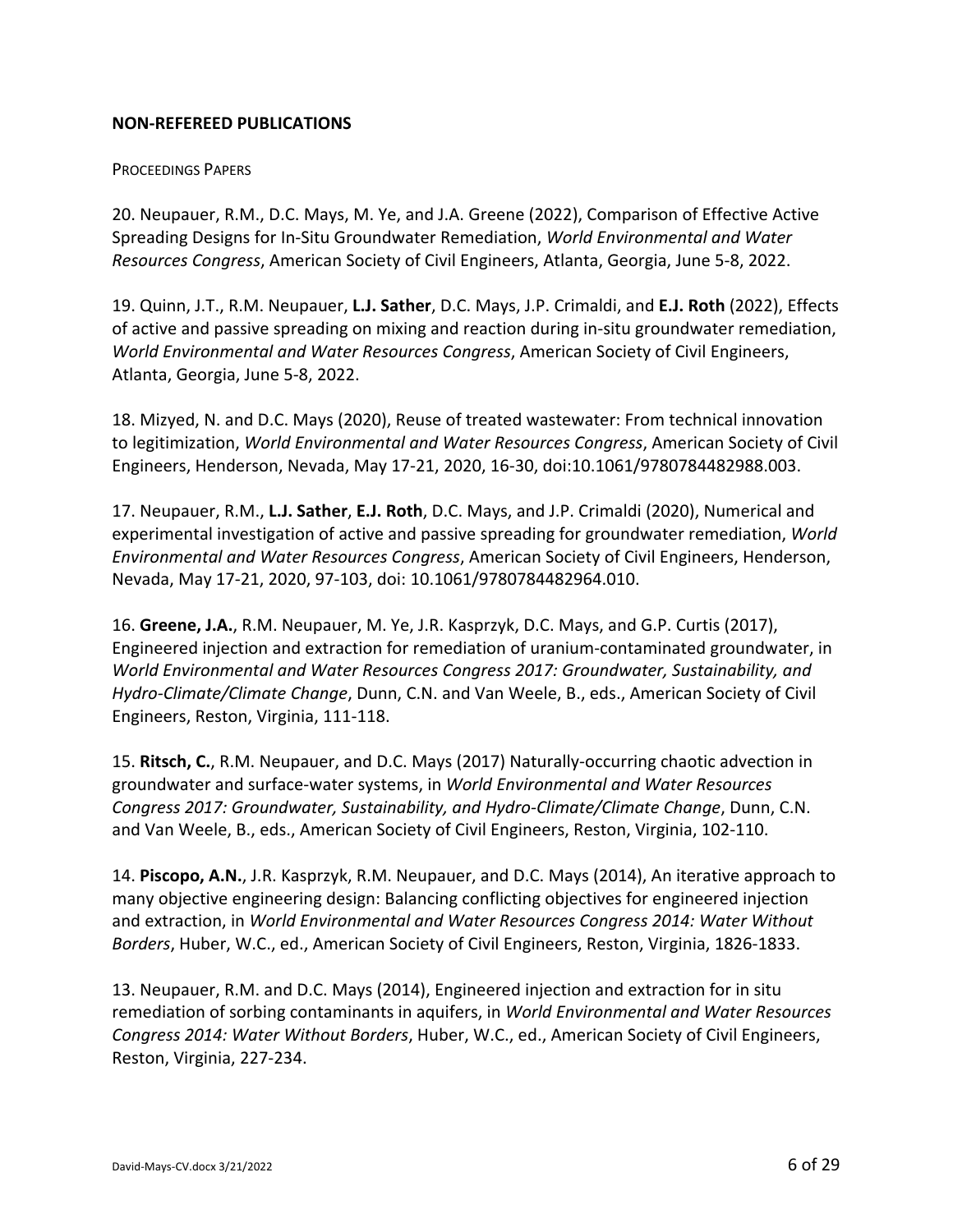12. **Krauss, E.D.** and D.C. Mays (2013), Modification of the Kozeny‐Carman equation to quantify formation damage by fines in clean unconsolidated porous media, SPE-165148, 10<sup>th</sup> International Conference and Exhibition on European Formation Damage, Society of Petroleum Engineers, Noordwijk, Netherlands, June 5‐7, 2013, doi:10.2118/165148‐MS.

11. **Piscopo, A.N.**, J.R. Kasprzyk, R.M. Neupauer, and D.C. Mays (2013), Many‐objective algorithm to optimize contaminant degradation during in situ remediation by engineered injection and extraction, Modflow and More 2013, Integrated Groundwater Modeling Center, Colorado School of Mines, Golden, Colorado, June 2‐5, 2013.

10. Neupauer, R.M., **B.D. Webber**, **A.N. Piscopo**, D.C. Mays (2013), Enhanced in‐situ remediation of sorbing groundwater contaminants using engineered injection and extraction, in *World Environmental and Water Resources Congress 2013: Showcasing the Future*, Patterson, C.L., S.D. Struck, and D.J. Murray, Jr., eds., American Society of Civil Engineers, Reston, Virginia, 433‐439.

9. **Piscopo, A.N.**, J. Kasprzyk, R.M. Neupauer and D.C. Mays (2013), Many‐objective design of engineered injection and extraction sequences for in situ remediation of contaminated groundwater, in *World Environmental and Water Resources Congress 2013: Showcasing the Future*, Patterson, C.L., S.D. Struck, and D.J. Murray, Jr., eds., American Society of Civil Engineers, Reston, Virginia, 486‐493.

8. Mays, D.C., R.M. Neupauer, and **K.H. Kulha** (2012), Comparison of chaotic flows for plume spreading in aquifers, in *Computational Methods in Water Resources, CMWR 2012, XIX International Conference, June 17‐21, 2012*, Valocchi, A.J., ed., University of Illinois at Urbana‐ Champaign, Urbana‐Champaign, IL, 735‐740.

7. **Piscopo, A.N.**, D.C. Mays and R.M. Neupauer (2012), Engineered well injection‐extraction schemes to enhance reaction for improved in‐situ remediation of contaminated groundwater, in *World Environmental and Water Resources Congress 2012: Crossing Boundaries*, E.D. Loucks, ed., American Society of Civil Engineers, Reston, Virginia, 70‐75.

6. **Piscopo, A.N.**, R.M. Neupauer and D.C. Mays (2011), Contrasting advective spreading and dispersive mixing, in *World Environmental and Water Resources Congress 2011: Bearing Knowledge for Sustainability*, R.E. Beighley II and M.W. Killgore, eds., American Society of Civil Engineers, Reston, Virginia, 954‐961.

5. **Chipman, J.B.**, J. Hendrikx, and D.C. Mays (2010), The value of international collaborations in understanding how climate change affects water supplies from snow dominated catchments, in *Watershed Management 2010: Innovations in Watershed Management under Land Use and Climate Change*, K.W. Potter and D.K. Frevert, eds., American Society of Civil Engineers, Reston, Virginia, 126‐134.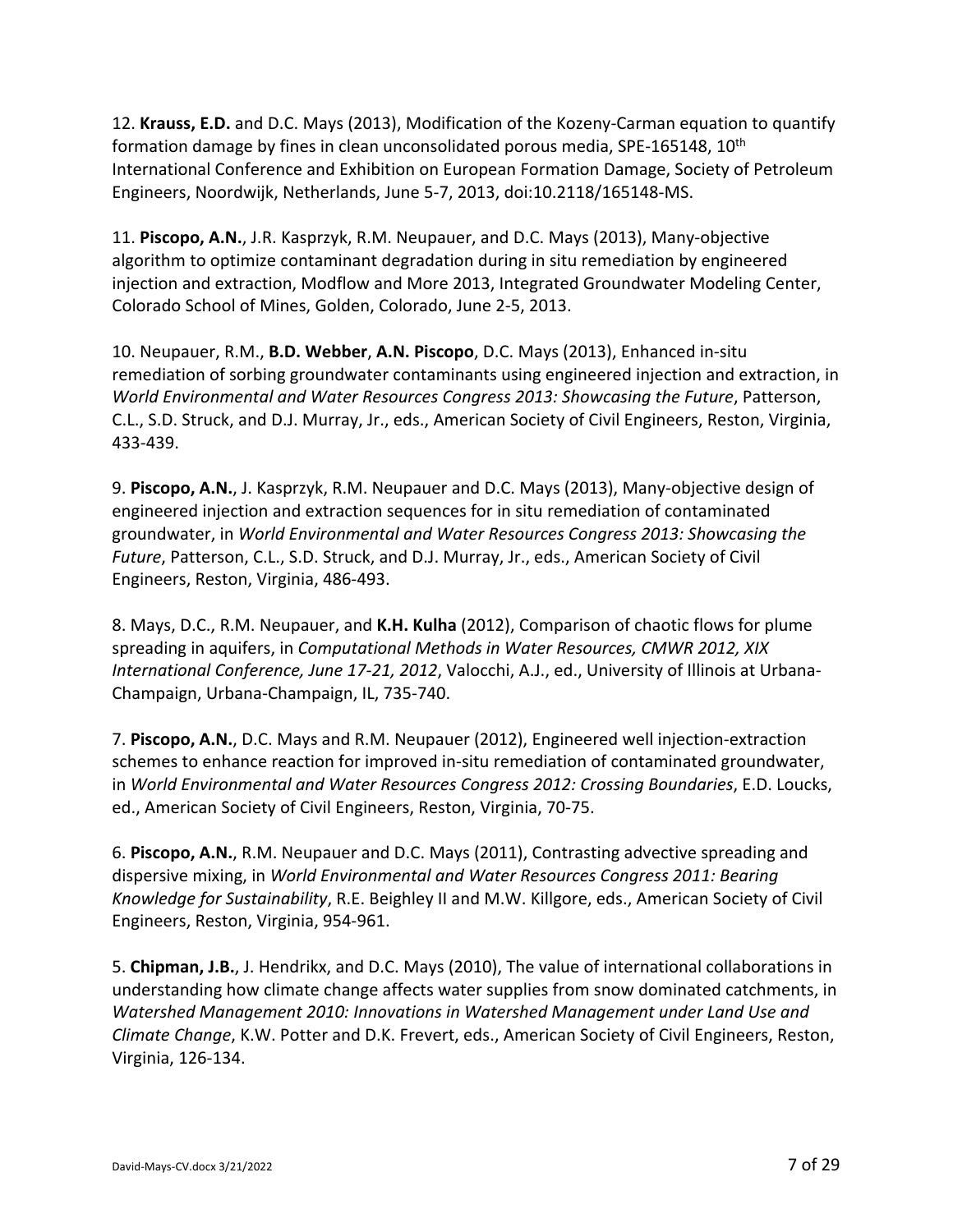4. Mays, D.C. and R.M. Neupauer (2010), Engineered well injection and extraction to enhance mixing in aquifers, in *World Environmental and Water Resources Congress 2010: Challenges of Change*, R.N. Palmer, ed., American Society of Civil Engineers, Reston, Virginia, 715‐722.

3. **Radabaugh, C.R.**, D.C. Mays and R.M. Neupauer (2009), Groundwater mixing using pulsed dipole injection/extraction wells, in *World Environmental and Water Resources Congress 2009: Great Rivers*, S. Starrett, ed., American Society of Civil Engineers, Reston, Virginia, 1730‐1734.

2. Mays, D.C., B.A. Faybishenko and S. Finsterle (2002), Information entropy to measure temporal and spatial complexity of unsaturated flow in heterogeneous media, in *Bridging the Gap Between Measurement and Modeling in Heterogeneous Media*, A.N. Findikakis, ed., International Association of Hydraulic Engineering and Research, Madrid, Spain.

1. Veenis, S.J. and D.C. Mays (1998), Systematic approach to evaluate erosion potential at environmental restoration sites, in *Proceedings of the International Conference on Decommissioning and Decontamination and on Nuclear and Hazardous Waste Management [SPECTRUM '98]*, American Nuclear Society, La Grange Park, IL, 936‐941.

## **MAGAZINE ARTICLES**

4. Roane, T.M., G. RedShirt Tyon, D.C. Mays, R. Moreno‐Sanchez, and B.J. Allen (2021), Bringing Indigenous perspectives to STEM, *Winds of Change*, Summer 2021.

3. McIntyre, W.C., C.V. Chinnasamy, and D.C. Mays (2018), Alluvial aquifer storage and recovery offers water storage management response to climate change and population growth, *International Water Association (IWA) Publishing News*, September 2018.

2. Mays, D.C. (2007), Soil fines: Small particles with a big impact, *CSA News*, 52(6), 34.

1. Mays, D.C. (1997), Tau Beta Pi arrives in Cajun Country, *Bulletin of Tau Beta Pi*, March 1997.

## TECHNICAL REPORTS

5. Mays, D.C. (2015), User manual for Matlab GUI plume stretching and folding, submitted to the Hydrologic Sciences Program, U.S. National Science Foundation, Washington, DC.

4. Mays, D.C. (2013), Linking deposit morphology and clogging in subsurface remediation, submitted to the Subsurface Biogeochemical Research Program, U.S. Department of Energy, Washington, DC.

3. Mays, D.C., Z.J. Ren, and **E.P. Rhodes** (2011), Trash to treasure: Using crumb rubber from recycled tires for storm water pollution control, submitted to the Colorado Department of Public Health and Environment, Denver, Colorado.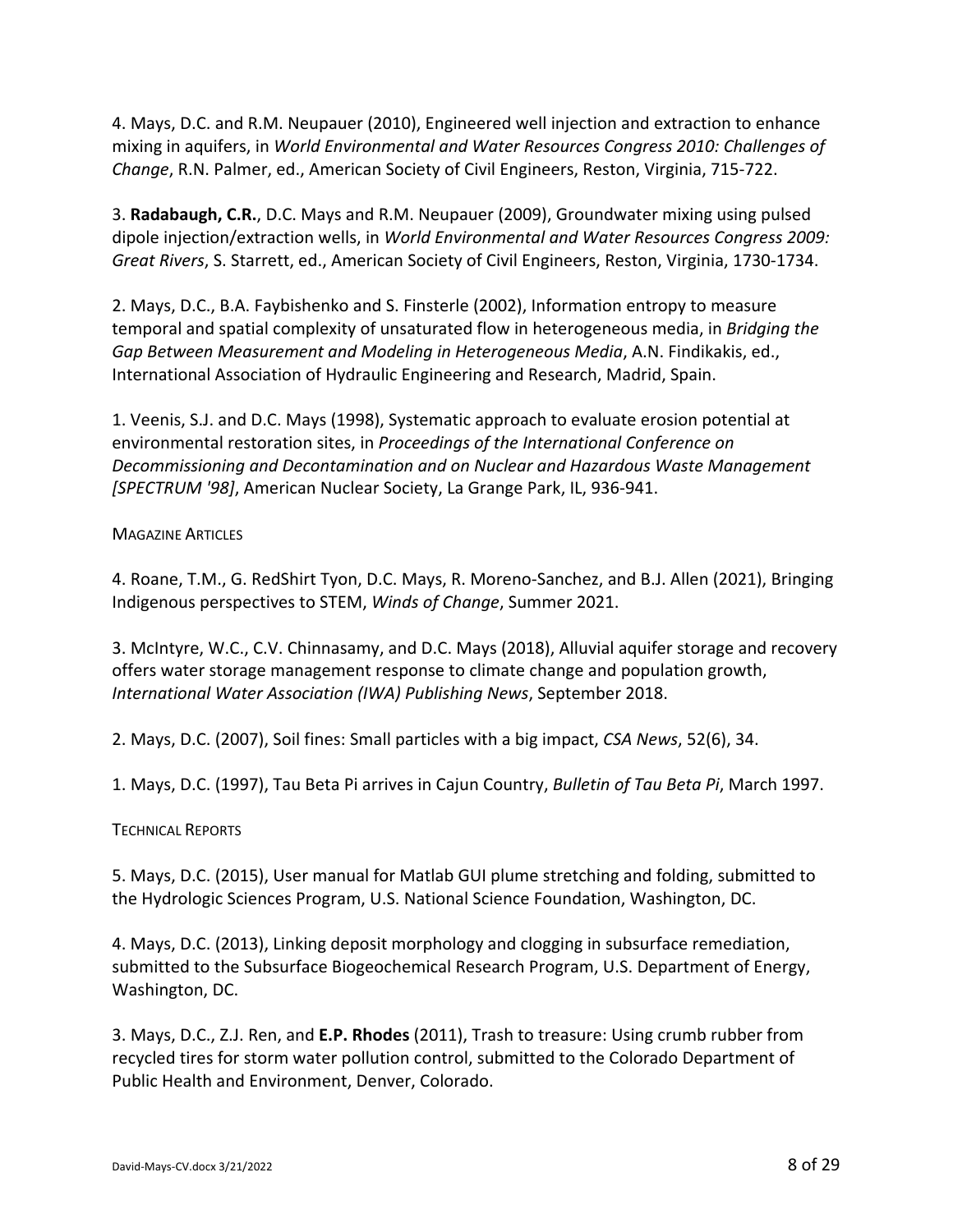2. **Gee, J.A.**, D.C. Mays, Z. Ren, and **E.P. Rhodes** (2009), Using crumb rubber from recycled tires for storm water pollution control: Regulation summary and market report, submitted to the Colorado Department of Public Health and Environment, Denver, Colorado.

1. **Dankenbring, S.C.** and D.C. Mays (2009), Catchment discretization in the Colorado Urban Hydrograph Procedure: A case study in the East Toll Gate Creek watershed, Arapahoe County, Colorado, Urban Drainage and Flood Control District, Denver, Colorado.

## ONLINE RESOURCES

Mays, D.C. (2021), CU Denver engineers diverse ways to serve communities, CU On The Air, http://cuontheair.blubrry.net/2021/10/26/cu-denver-is-engineering-diverse-ways-to-servecommunities/.

Mays, D.C. (2021), Diversity, equity, and inclusion: How diversity makes better engineering teams, https://youtu.be/McbJDqIhxSE.

Mays, D.C. (2021), Hydrostatics, https://youtu.be/NLyCB2WOQvI.

# **EDITORSHIP**

Scheibe, T.D. and D.C. Mays (2018), *Groundwater Contamination and Remediation: Printed Edition of the Special Issue Published in* Water, Multidisciplinary Digital Publishing Institute (MDPI), Basel, Switzerland, ISBN 978‐3‐03897‐429‐1.

## **PRESENTATIONS at MEETINGS**

#### INVITED TALKS

Mays, D.C. and R.M. Neupauer (2017), Chaotic advection for groundwater remediation: simulations, experiments, and (future) field tests, Ground Water Forum, U.S. Environmental Protection Agency, Denver, Colorado, October 17‐19, 2017.

Neupauer, R.M. and D.C. Mays (2017), Chaotic advection to amplify plume spreading for accelerated chemical reactions in porous media, Ground Water Forum, U.S. Environmental Protection Agency, Denver, Colorado, October 17‐19, 2017.

Mays, D.C., R.M. Neupauer, and **A.N. Piscopo** (2016), Improved delivery of groundwater remediation amendments by chaotic advection, Tenth International Conference on Remediation of Chlorinated and Recalcitrant Compounds, Battelle Memorial Institute, Palm Springs, California, May 22‐26, 2016.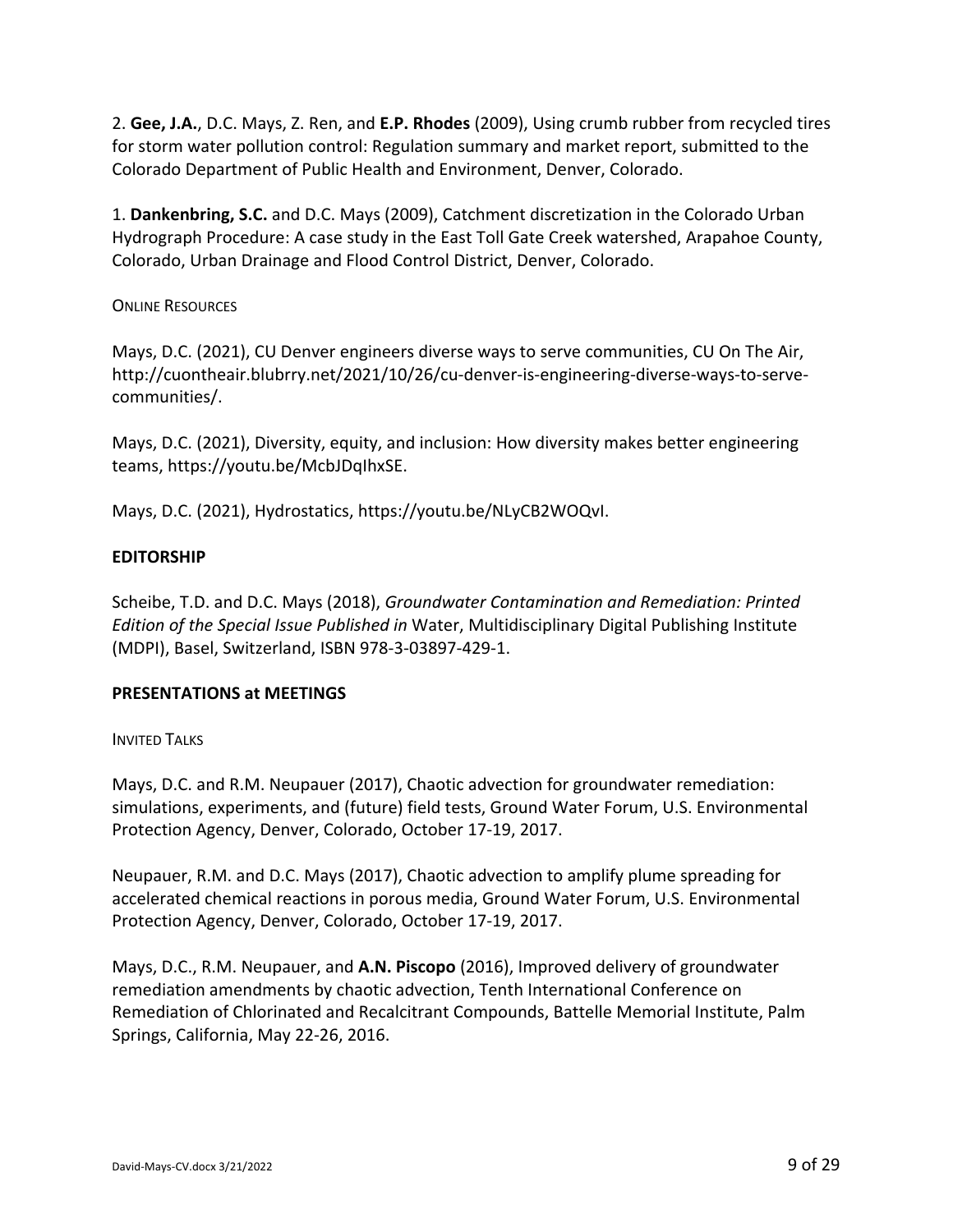Mays, D.C., **M.N. Jones** and R.M. Neupauer (2014), Practical application of chaotic advection to groundwater remediation, Complex Soil Systems Conference, Lawrence Berkeley National Laboratory, Berkeley, California, September 3‐5, 2014.

Neupauer, R.M. and D.C. Mays (2012), Chaotic advection and spreading in porous media, Annual Meeting, International Society for Porous Media, West Lafayette, Indiana, May 14‐16, 2012.

Mays, D.C. (2010), Colloidal effects on the permeability of granular media filters, soils, and aquifers, Dynamically Determined and Controlled Permeability Conference, U.S. Department of Energy, San Francisco, California, December 11‐12, 2010.

Mays, D.C., **O.T. Cannon**, **A.W. Kanold**, **K.J. Harris**, T.C. Lei and B. Gilbert (2010), In situ measurement of the fractal dimension of colloid deposits in porous media, Talk 68‐9, Annual Meeting, Geological Society of America, Denver, Colorado, October 31‐November 3, 2010.

## CONTRIBUTED TALKS

**Mont‐Eton, M.E.** and D.C. Mays (2021), Inverse method to determine hydraulic conductivity from a measured velocity field, H13B‐068, Fall Meeting, American Geophysical Union, New Orleans, Louisiana, December 13‐17, 2021.

Mays, D.C., T.M. Roane, R. Moreno, G. RedShirt Tyon, and B.J. Allen (2021), Environmental Stewardship of Indigenous Lands Scholarship Program, 2021 Virtual S‐STEM Fall Forum Workshop, U.S. National Science Foundation, September 30‐October 1, 2021. https://youtu.be/T4pS1jylj3E.

Blaser, B., S. Greller, B. Keller, D.C. Mays, and T. McMahon (2021), Get to know the NSF INCLUDES affinity groups, NSF INCLUDES National Network Virtual Convening, U.S. National Science Foundation, August 10‐12, 2021.

Moreno‐Sanchez, R., T.M. Roane, D.C. Mays, B.J. Allen, and G. RedShirt Tyon (2021), Lessons learned in the design and operation of the Certificate in Environmental Stewardship of Indigenous Lands, Annual Meeting, American Association of Geographers, online, April 7‐11, 2021.

Roane, T.M., D.C. Mays, R. Moreno‐Sanchez, B.J. Allen, and G. RedShirt Tyon (2020), Bridging cultures for management and conservation of natural resources, ED016‐06, Fall Meeting, American Geophysical Union, online, December 1‐17, 2020.

**Mont‐Eton, M.E.** and D.C. Mays (2020), Application of Laplace equation to derive hydraulic conductivity from velocity measurements in porous media, Annual Meeting, International Society for Porous Media, online, August 31‐September 4, 2020.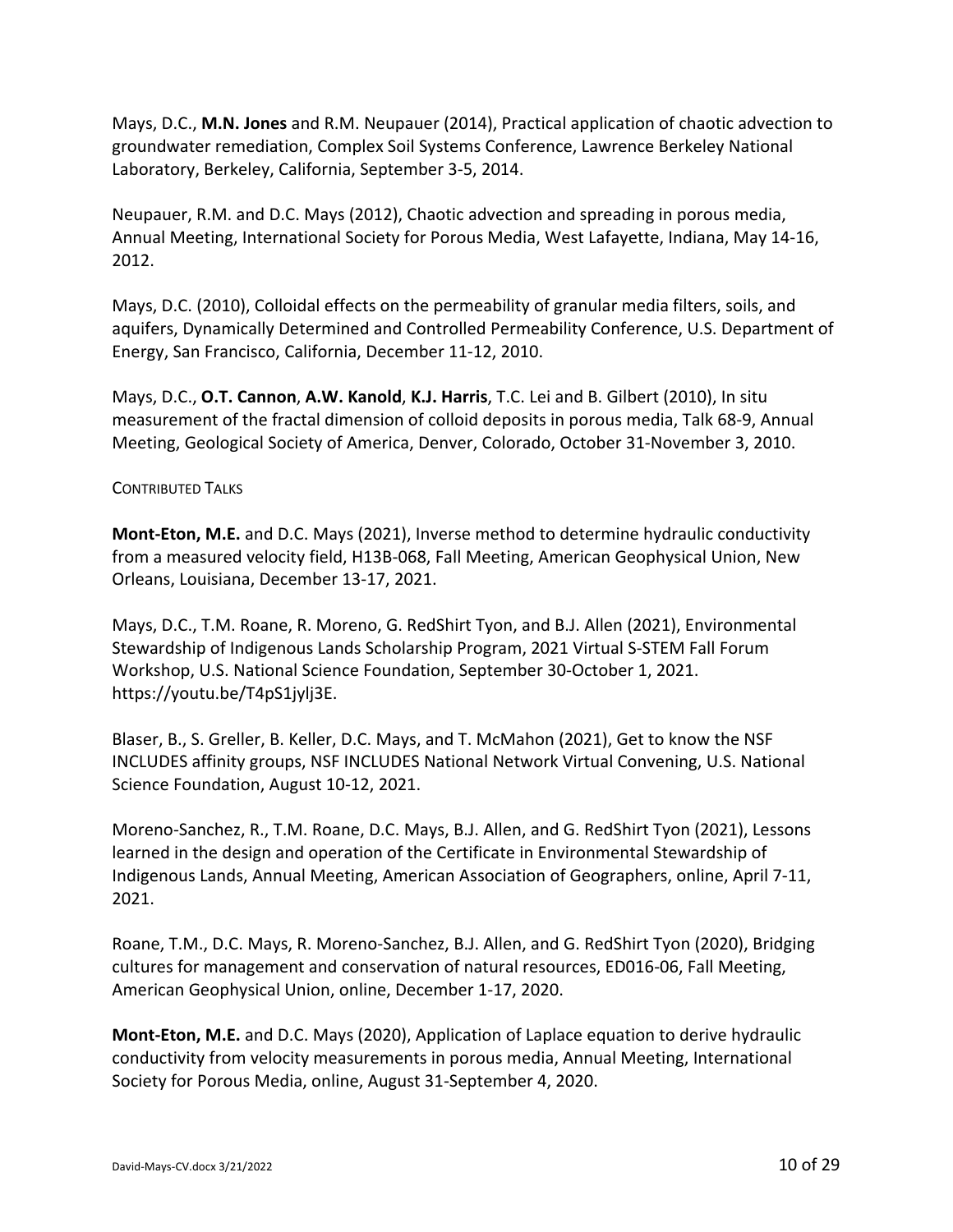Mays, D.C., T.M. Roane, R. Moreno, R. RedShirt Tyon, and B.J. Allen (2019), Extracurricular experiences bring Indigenous perspectives to students of biology, civil engineering, and environmental science, PA44B‐04, Fall Meeting, American Geophysical Union, San Francisco, California, December 9‐13, 2019.

**Sather, L.J.**, **E.J. Roth**, J.P. Crimaldi, R.M. Neupauer, and D.C. Mays (2019), How plume interfaces, velocity fields, and heterogeneity structures interact to enhance mixing and reaction, H53D‐06, Fall Meeting, American Geophysical Union, San Francisco, California, December 9‐13, 2019.

Neupauer, R.M., L.J. Reising, E.J. Roth, J.P. Crimaldi, and D.C. Mays (2019), Laboratory and numerical investigation of active spreading, mixing, and reaction in porous media, MODFLOW and More 2019, International Ground Water Modeling Center, Golden, Colorado, June 2‐5, 2019.

Neupauer, R.M., L.J. Reising, D.C. Mays, J.P. Crimaldi, E.J. Roth (2019), Using passive spreading by aquifer heterogeneity to inform the design of active spreading systems for in situ groundwater remediation, World Environmental and Water Resources Congress, American Society of Civil Engineers, Pittsburgh, Pennsylvania, June 19‐23, 2019.

Mays, D.C. and T.M. Roane (2018), Environmental Stewardship of Indigenous Lands: New certificate, new curriculum, new culture in STEM education, STEAMposium, University of Colorado Denver, Denver, Colorado, October 12, 2018.

Neupauer, R.M., **S.C. Waers**, J.R. Kasprzyk, and D.C. Mays (2018), Monitoring design for in situ remediation of contaminated groundwater using engineered injection and extraction, World Environmental and Water Resources Congress, American Society of Civil Engineers, Minneapolis, Minnesota, June 3‐7, 2018.

**Greene, J.A.**, R.M. Neupauer, M. Ye, J.R. Kasprzyk, D.C. Mays, and G.R. Curtis (2017), Bioremediation of uranium‐contaminated groundwater using engineered injection and extraction, Fall Meeting, American Geophysical Union, New Orleans, Louisiana, December 11‐ 15, 2017.

**Zivkovich, B.R.**, **J. La**, T.M. Roane, and D.C. Mays (2017), Future challenges of bulkheads in acid mine drainage remediation, Mountain States Regional Conference, International Erosion Control Association, Denver, Colorado, November 16, 2017.

**Chinnasamy, C.V.**, **W.C. McIntyre**, and D.C. Mays (2016), Analysis of free river in the South Platte River for groundwater modeling in alluvial aquifer storage and recovery system,  $71<sup>st</sup>$ Annual Meeting, Rocky Mountain Hydrologic Research Center, Ft. Collins, Colorado, November 18, 2016.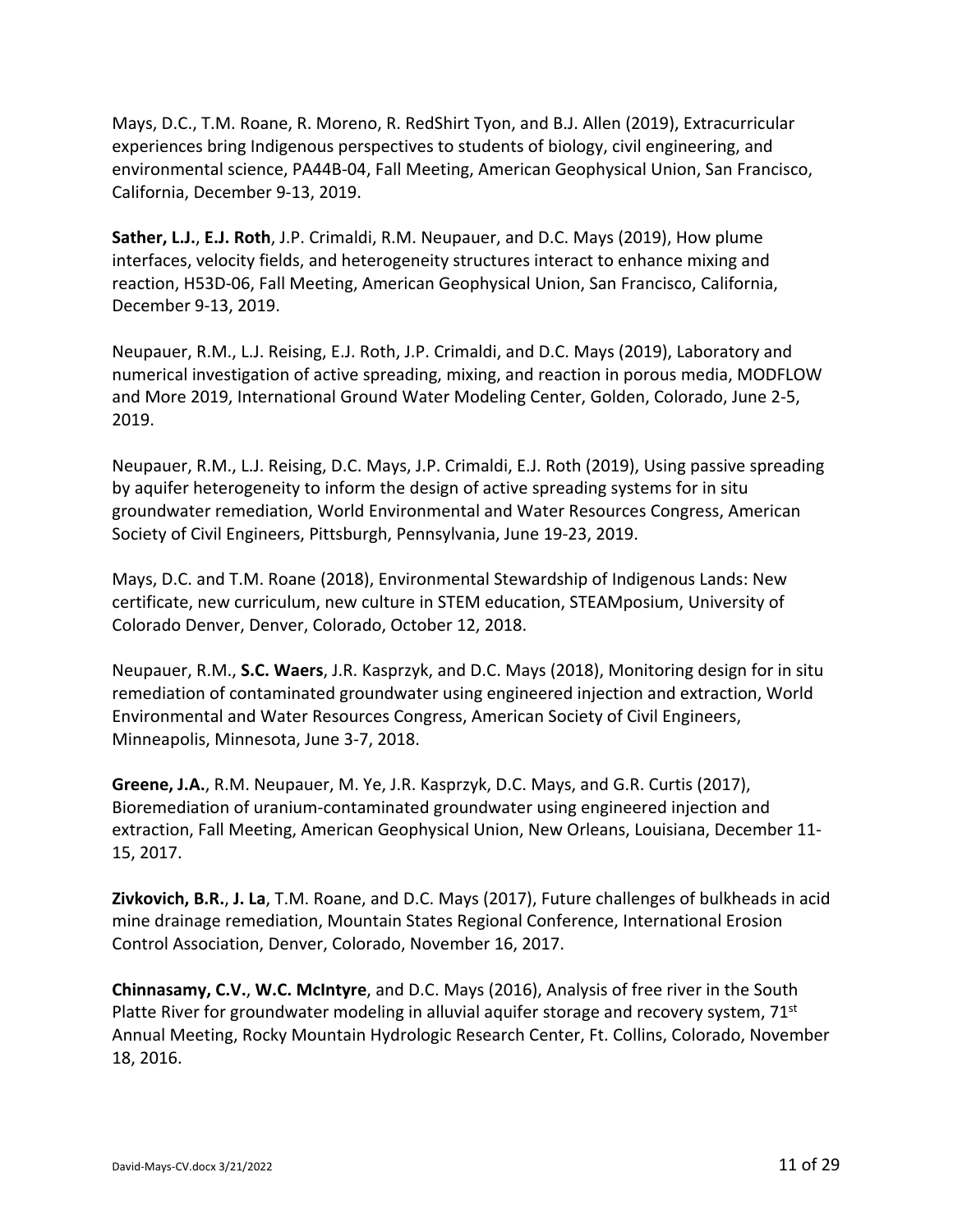**Pearson, C.J.**, D.C. Mays, and I. Pal (2016), The sustainability of phytoremediation and monitored natural attenuation, a case study, BP Former Amoco Refinery, Sugar Creek, Missouri, Abstract #900, 109th Annual Conference and Exhibition, Air and Waste Management Association, New Orleans, Louisiana, June 20‐23, 2016.

**Roth, E.J.**, **R.G. Tigera**, J.P. Crimaldi, and D.C. Mays (2015), Refractive index matching for planar laser-induced fluorescence imaging of fluid mixing in porous media, H54C-06, Fall Meeting, American Geophysical Union, San Francisco, California, December 14‐18, 2015.

**Jones, M.N.**, **R.G. Tigera**, D.C. Mays, and R.M. Neupauer (2014), Experiments on plume spreading by engineered injection and extraction, Fall Meeting, American Geophysical Union, San Francisco, California, December 15‐19, 2014.

MacDonald, L., K. Sagendorf, H. Barker, L. Chavez, E. Grassi, R. Hyman, M. Lawrence, E. Lourenco de Freitas, D.C. Mays, J. Reyes, J. Rother, J. Sandoval, E. Santillano, and J. Sweet, (2014), Meaningful engagement with diversity: Cultural competence in the  $21^{st}$ -century classroom, Teacher‐Scholar Forum, Metropolitan State University of Denver, Denver, Colorado, March 14, 2014.

Mays, D.C. (2013), One‐week introduction to stochastic groundwater modeling, 388‐2, Annual Meeting, Geological Society of America, Denver, Colorado, October 27‐30, 2013.

Neupauer, R.M., A. Chan Hilton, S.J. Burian, J.W. Lauer, P.P. Mathisen, D.C. Mays, J.W. Nicklow, M.S. Olson, B.L. Ruddell, and A. Sciortino (2013), *H2Oh!*: Collection of classroom demonstrations and activities for improving student learning of water concepts, 388‐5, Annual Meeting, Geological Society of America, Denver, Colorado, October 27‐30, 2013.

**Roth, E.J.** and D.C. Mays (2013), Clogging by colloid deposits: Fluid velocity, ionic strength, and fractal dimension, 87<sup>th</sup> Colloid and Surface Science Symposium, American Chemical Society, Riverside, California, June 23‐26, 2013.

Mays, D.C., R.M. Neupauer, and J.D. Meiss (2013), Using chaos in groundwater remediation, Conference on Mathematical and Computational Issues in the Geosciences, Society of Industrial and Applied Mathematics, Padua, Italy, June 17‐20, 2013.

**Piscopo, A.N.**, J.R. Kasprzyk, R.M. Neupauer, and D.C. Mays (2013), Optimizing in situ groundwater remediation with engineered injection and extraction, Conference on Mathematical and Computational Issues in the Geosciences, Society of Industrial and Applied Mathematics, Padua, Italy, June 17‐20, 2013.

Mays, D.C. (2013), Classroom demonstrations of water concepts in 15 minutes or less, Teacher‐ Scholar Forum, Metropolitan State University of Denver, Denver, Colorado, February 22, 2013.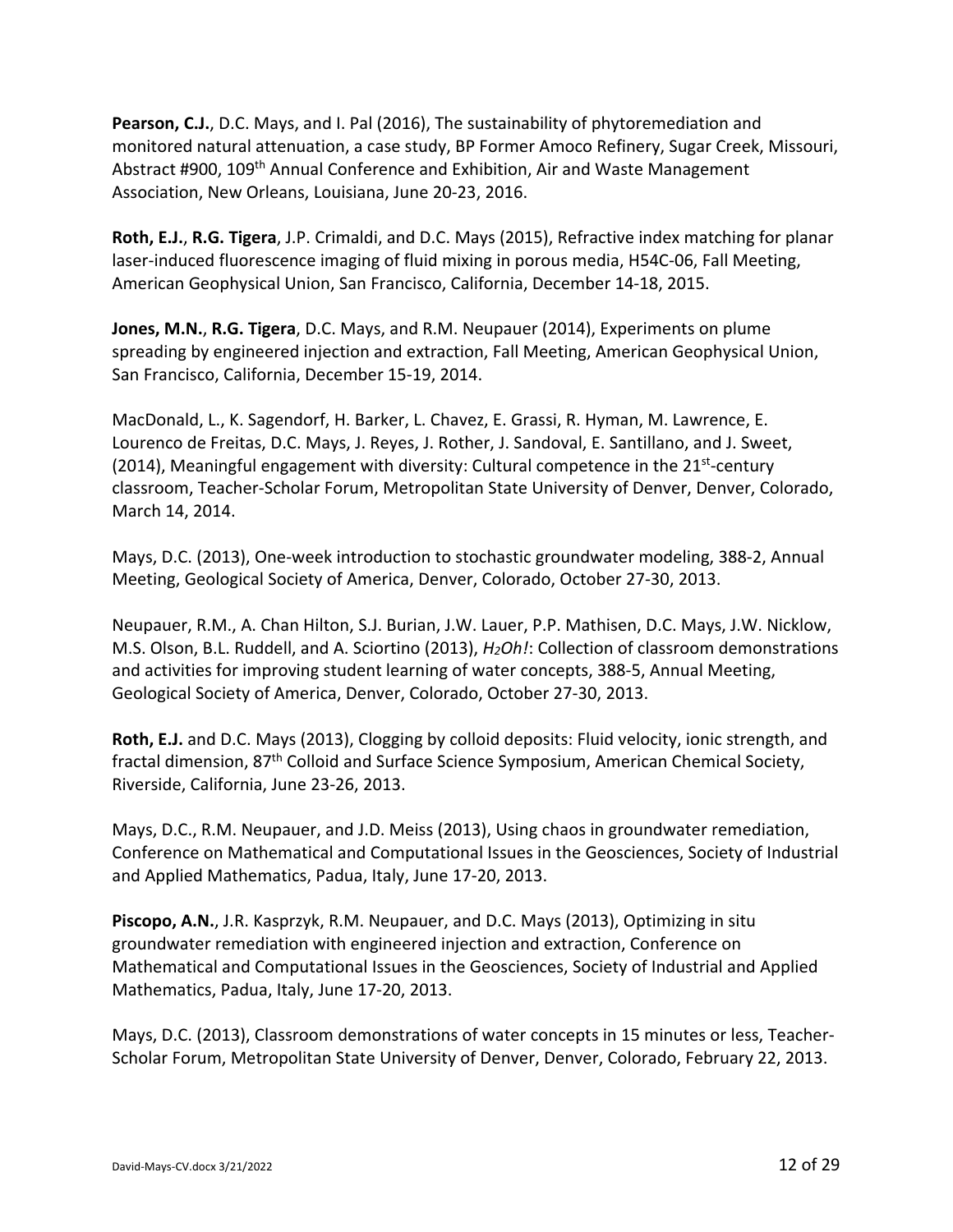Neupauer, R.M., D.C. Mays, J.D. Meiss and M.W. Wetterau (2012), Groundwater plume spreading by chaotic advection: Stretching, folding, and bifurcation, H34A‐07, Fall Meeting, American Geophysical Union, San Francisco, California, December 3‐7, 2012.

**Gedge, K.S.** and D.C. Mays (2012), Secondary Clarifier Performance and Weir Loading Rate: Statistical Analysis at the Metro Wastewater Reclamation District, Denver, Colorado, Joint Annual Conference, Rocky Mountain Water Environment Association and Rocky Mountain Section of the American Water Works Association, Copper Mountain, Colorado, September 9‐ 12, 2012.

**Roth, E.J.** and D.C. Mays (2012), Linking colloid deposit morphology and clogging via fractal dimension, 86<sup>th</sup> Colloid and Surface Science Symposium, American Chemical Society, Baltimore, Maryland, June 10‐13, 2012.

Neupauer, R.M. and D.C. Mays (2011), Chaotic advection, fluid spreading, and groundwater contaminant plumes, H23M‐04, Fall Meeting, American Geophysical Union, San Francisco, California, December 5‐9, 2011.

**Rhodes, E.P.**, Z.J. Ren and D.C. Mays (2011), Modeling zinc leaching from tire crumb rubber, 242<sup>nd</sup> National Meeting, American Chemical Society, Denver, Colorado, August 28–September 1, 2011.

**Piscopo, A.N.**, D.C. Mays, and R. M. Neupauer (2010), Contrasting advective spreading and dispersive mixing in groundwater, H54C‐03, Fall Meeting, American Geophysical Union, San Francisco, California, December 13‐17, 2010.

Mays, D.C. and R.M. Neupauer (2010), Innovative injection and extraction schemes to enhance mixing in aquifers, 274‐2, Annual Meeting, Geological Society of America, Denver, Colorado, October 31‐November 3, 2010.

Mays, D.C., **O.T. Cannon**, **A.W. Kanold**, **K.J. Harris**, T.C. Lei and B. Gilbert (2010), In situ measurement of the fractal dimension of colloid deposits in porous media, Hydrology Days, American Geophysical Union, Ft. Collins, Colorado, March 22‐24, 2010.

Mays, D.C., **O.T. Cannon**, **A.W. Kanold**, **K.J. Harris**, T.C. Lei and B. Gilbert (2009), In situ measurement of the fractal dimension of colloid deposits in porous media, 83<sup>rd</sup> Colloid and Surface Science Symposium, American Chemical Society, New York, June 14‐19, 2009.

**Dankenbring, S.C.** and D.C. Mays (2008), Effects of watershed subdivision, resolution of digital elevation model, and resolution of watershed properties in the Colorado Urban Hydrograph Procedure, 63rd Annual Meeting, Rocky Mountain Hydrologic Research Center, Ft. Collins, Colorado, 17 October 2008.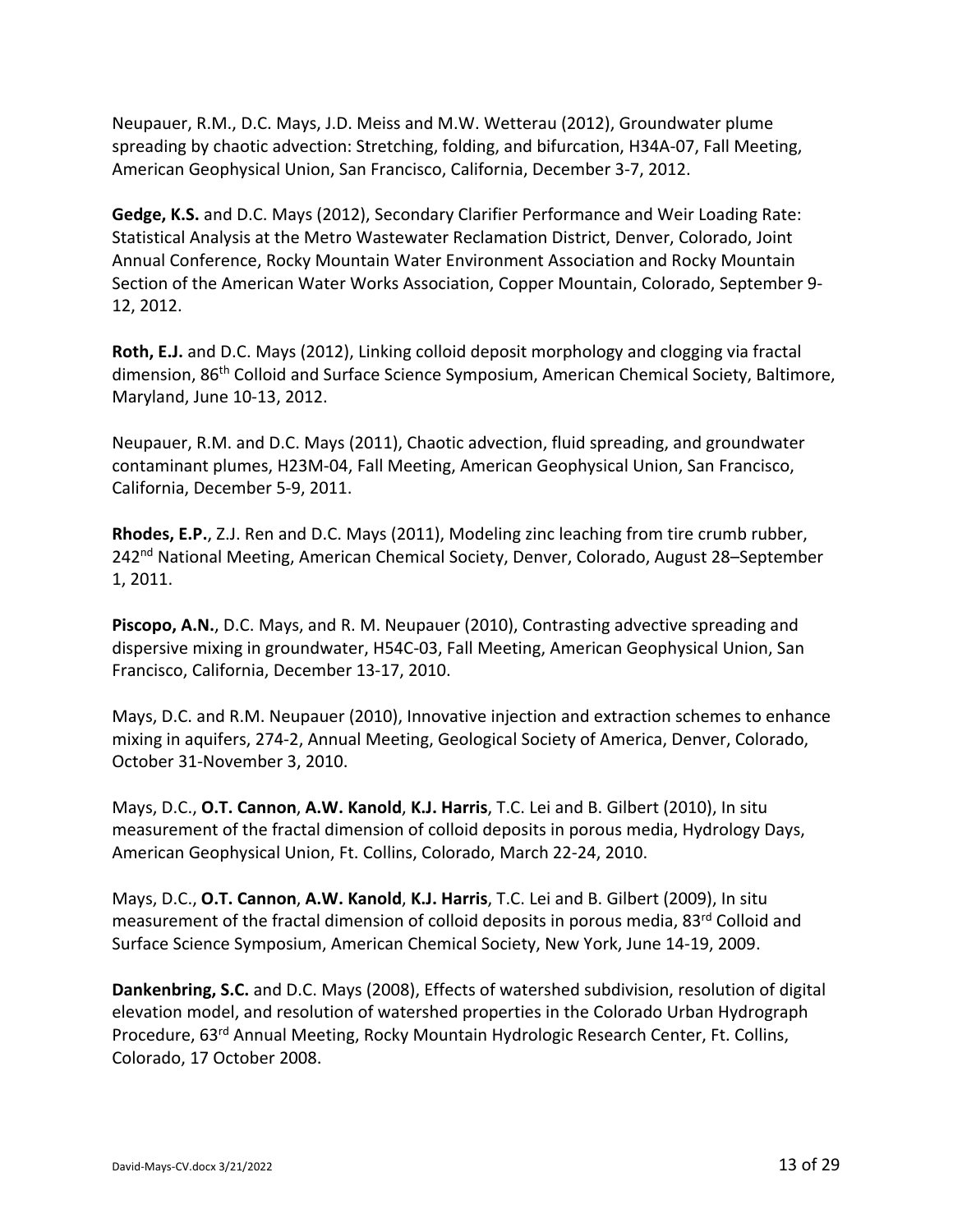Mays, D.C. (2008), Graphical synthesis of colloid transport results on Quirk‐Schofield diagrams, H21A‐07, Joint Assembly, American Geophysical Union, Ft. Lauderdale, Florida, May 27‐30, 2008.

Mays, D.C. and J.R. Hunt (2006), Clogging by montmorillonite in porous media: Hydrodynamic and chemical effects, Annual Meeting, American Institute of Chemical Engineers, San Francisco, California, November 12‐17, 2006.

Mays, D.C. (2006), Clogging in filters and soils: Role of particle accumulation and deposit morphology, 80<sup>th</sup> Colloid and Surface Science Symposium, American Chemical Society, Boulder, Colorado, June 18‐21, 2006.

Mays, D.C. and J.R. Hunt (2004), Hydrodynamic factors during particle clogging of porous media, 228th Annual Meeting, American Chemical Society, Philadelphia, Pennsylvania, August 22‐26, 2004.

Mays, D.C. and J.R. Hunt (2003), Hydrodynamic factors in granular media clogging, Annual Meeting, American Institute of Chemical Engineers, San Francisco, California, November 16‐21, 2003.

### POSTER PRESENTATIONS

**Sather, L.J., E.J. Roth,** J.P. Crimaldi, R.M. Neupauer, and D.C. Mays (2022), Hydraulic building blocks for enhanced groundwater remediation, Twelfth International Conference on Remediation of Chlorinated and Recalcitrant Compounds, Battelle Memorial Institute, Palm Springs, California, May 22‐26, 2022.

**Benson, L.M.** and D.C. Mays (2021), Estimating snowmelt infiltration with soil moisture time series, C15D-0821, Fall Meeting, American Geophysical Union, New Orleans, Louisiana, December 13‐17, 2021.

**Rice, C.** and D.C. Mays (2021), Can we teach fluid mechanics without teaching oppression? SY55B‐0347, Fall Meeting, American Geophysical Union, New Orleans, Louisiana, December 13‐ 17, 2021.

**Roth, E.J.**, R.M. Neupauer, J.P. Crimaldi, D.C. Mays, and **L.J. Sather** (2021), Experiments and simulations of reversible Fickian dispersion in periodic radial subsurface flow, H45Q-1370, Fall Meeting, American Geophysical Union, New Orleans, Louisiana, December 13‐17, 2021.

**Woods, M.L.** and D.C. Mays (2021), Modeling bioretention with sustainable porous media using Storm Water Management Model (SWMM), H35F‐1091, Fall Meeting, American Geophysical Union, New Orleans, Louisiana, December 13‐17, 2021.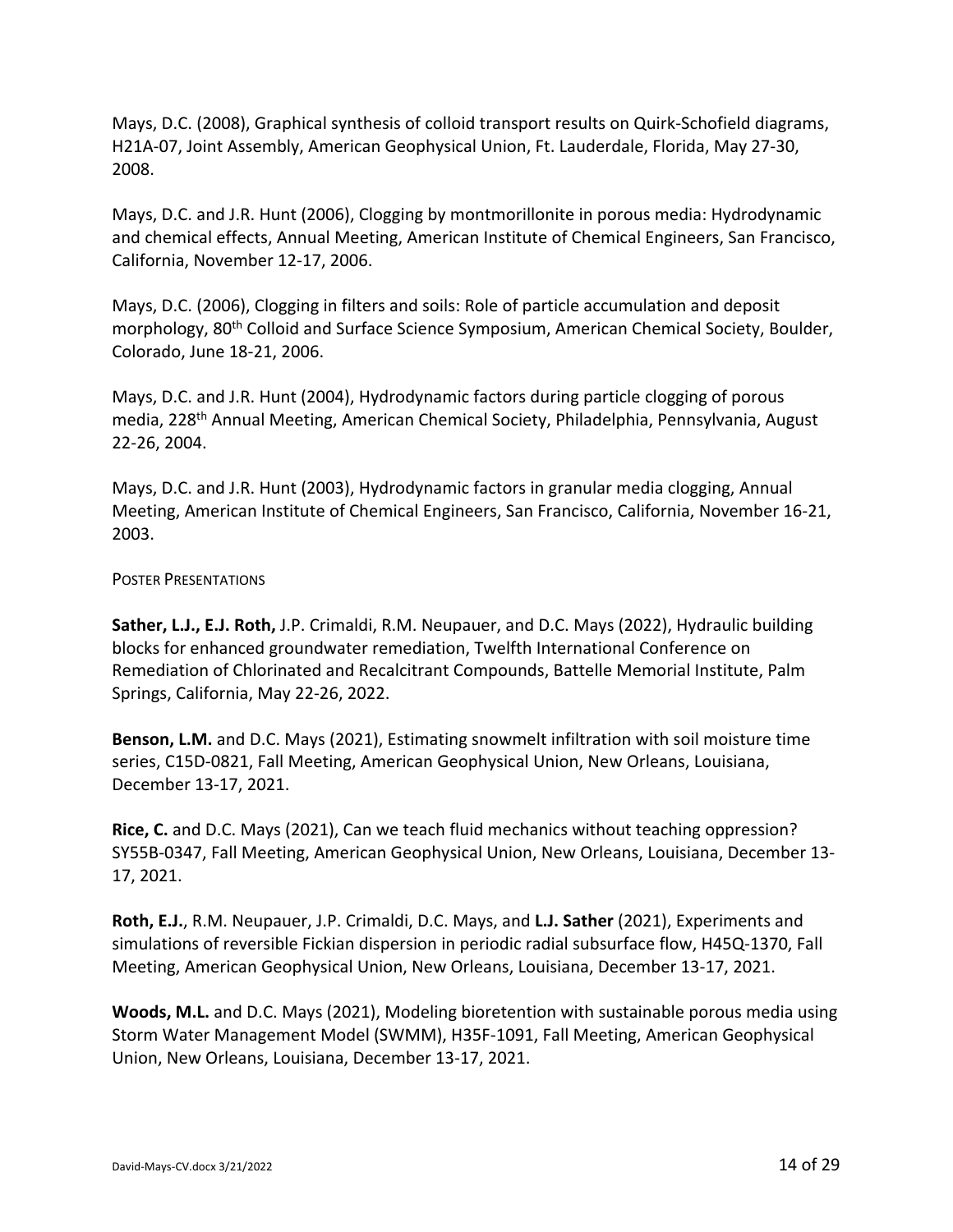**La, J.**, D.C. Mays, and T.M. Roane (2020), Assessing biological toxicity of acid mine drainage using bacterial environmental DNA, B033‐0001, Fall Meeting, American Geophysical Union, online, December 1‐17, 2020.

**Roth, E.J.**, R.M. Neupauer, **L.J. Sather**, D.C. Mays, and J.P. Crimaldi (2020), Reversible dispersion in periodic radial subsurface flow, H035‐0010, Fall Meeting, American Geophysical Union, online, December 1‐17, 2020.

**Sather, L.J.**, R.M. Neupauer, **E.J. Roth**, J.P. Crimaldi, and D.C. Mays (2020), Engineering groundwater remediation by active plume spreading, H031‐0012, Fall Meeting, American Geophysical Union, online, December 1‐17, 2020.

Neupauer, R.M. **E.J. Roth**, **L.J. Sather**, J.P. Crimaldi, and D.C. Mays (2019), Spreading, mixing, and reaction in periodic radial subsurface flow, H53R‐2069, Fall Meeting, American Geophysical Union, San Francisco, California, December 9‐13, 2019.

**Roth, E.J.**, R.M. Neupauer, D.C. Mays, **L.J. Sather**, and J.P. Crimaldi (2019), Validation of wall effect mitigation techniques for porous media experiments, H33N‐2204, Fall Meeting, American Geophysical Union, San Francisco, California, December 9‐13, 2019.

Roane, T.M., B.J. Allen, D.C. Mays, R. Moreno, and G. RedShirt Tyon (2019), Network for education and employment in environmental stewardship of Indigenous lands, NSF INCLUDES National Network Convening, U.S. National Science Foundation, Alexandria, Virginia, May 29‐ 30, 2019.

Mays, D.C., T.M. Roane, R. Moreno, G. RedShirt Tyon, and B.J. Allen (2018), Technical and cultural education on environmental stewardship of Indigenous lands, Fall Meeting, American Geophysical Union, Washington, D.C., December 10‐14, 2018.

**Reising, L.**, R.M. Neupauer, D.C. Mays, J.P. Crimaldi, and **E.J. Roth** (2018), Effects of active and passive spreading on mixing and reaction during groundwater remediation by engineered injection and extraction, Fall Meeting, American Geophysical Union, Washington, D.C., December 10‐14, 2018.

**Roth, E.J.**, J.P. Crimaldi, D.C. Mays, R.M. Neupauer, and **Reising, L.** (2018), Laboratory simulations of engineered injection and extraction in porous media using laser‐induced fluorescence, Fall Meeting, American Geophysical Union, Washington, D.C., December 10‐14, 2018.

**Coughlin, J.P.**, H.L. Johnson, and D.C. Mays (2018), Genetic decomposition: How do students learn to turn concepts into relationships?, Zone IV Conference, American Society for Engineering Education, Boulder, Colorado, March 25‐27, 2018.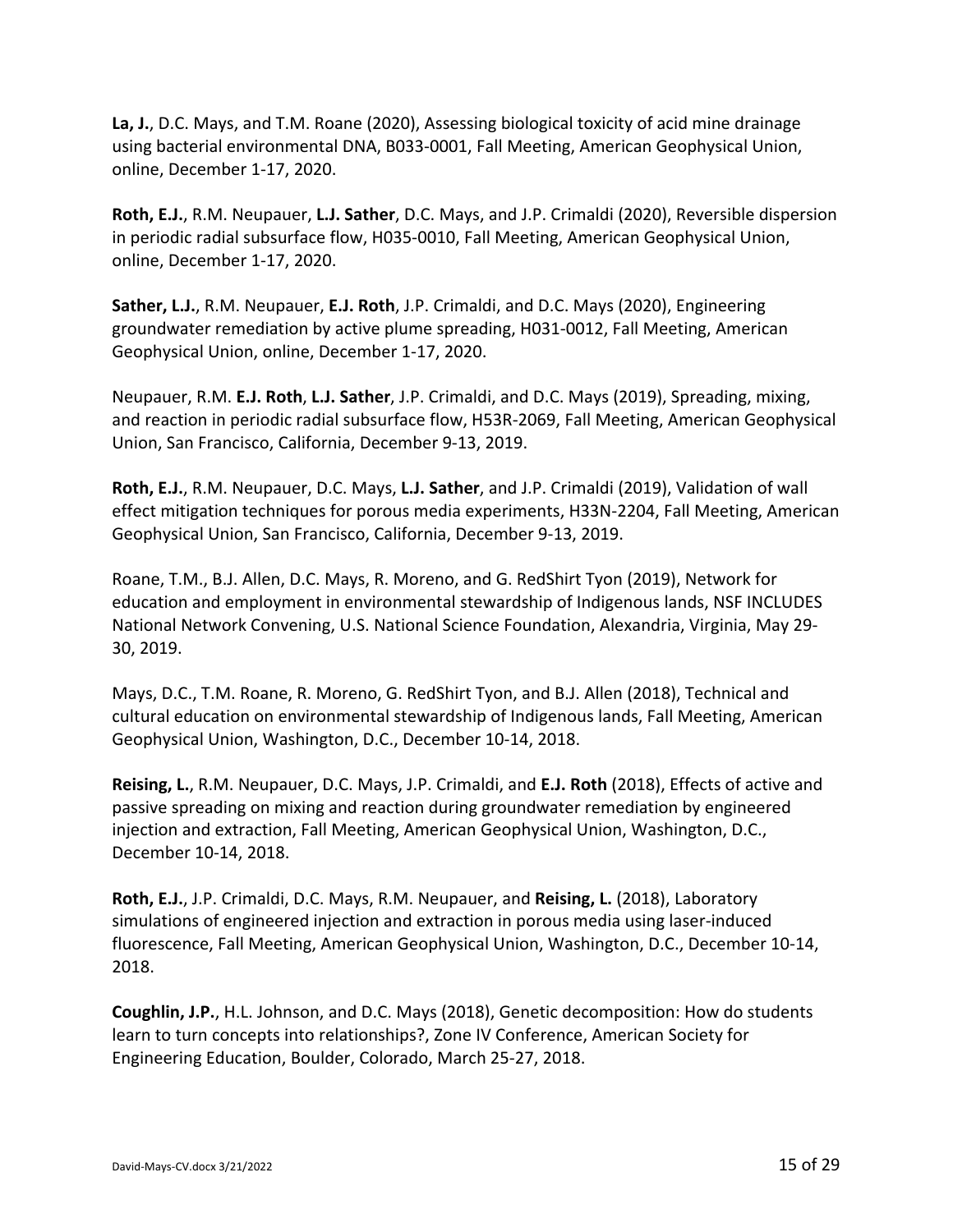Roane, T.M., B.J. Allen, D.C. Mays, R. Moreno, G. RedShirt Tyon, and C. Velez (2018), Building a network for education and employment in environmental stewardship of Indigenous lands (ESIL), NSF INCLUDES Awardees and Evaluators Meeting, U.S. National Science Foundation, Alexandria, Virginia, January 10‐12, 2018.

Mays, D.C., V.L. Freedman, S.K. White, Y. Fang, and R.M. Neupauer (2017), Linking chaotic advection with subsurface biogeochemical processes, Fall Meeting, American Geophysical Union, New Orleans, Louisiana, December 11‐15, 2017.

**Reising, L.J.**, R.M. Neupauer, and D.C. Mays (2017), Estimating mixing and reaction in porous media using a flow‐based metric incorporating dispersion, Fall Meeting, American Geophysical Union, New Orleans, Louisiana, December 11‐15, 2017.

**Roth, E.J.**, D.C. Mays, R.M. Neupauer, and J.P. Crimaldi (2017), Quantification and control of wall effects in porous media experiments, Fall Meeting, American Geophysical Union, New Orleans, Louisiana, December 11‐15, 2017.

**La, J.**, **B.R. Zivkovich**, D.C. Mays, and T.M. Roane (2017), Biological toxicity related to hydrogeochemical effects of mine bulkheads, Fall Meeting, Rocky Mountain Branch, American Society for Microbiology, Denver, Colorado, November 11, 2017.

**Coughlin, J.P.** and D.C. Mays (2016), Classroom activities to make aquifers transparent, Fall Meeting, American Geophysical Union, San Francisco, California, December 12‐16, 2016.

**Reising, L.J.**, Neupauer, R.M., and D.C. Mays (2016), Relative contributions of heterogeneity and imposed time‐varying flows on spreading and contaminant degradation in groundwater, Fall Meeting, American Geophysical Union, San Francisco, California, December 12‐16, 2016.

**Roth, E.J.**, D.C. Mays, and J.P. Crimaldi (2016), Experimental methods for observation of mixing in refractive index matched porous media, Fall Meeting, American Geophysical Union, San Francisco, California, December 12‐16, 2016.

**Mont‐Eton, M.E.**, **E.J. Roth**, T.C. Lei, B. Gilbert, and D.C. Mays (2015), How to measure fractal colloid deposits in porous media, H21A‐1332, Fall Meeting, American Geophysical Union, San Francisco, California, December 14‐18, 2015.

**Sanchez II, N.** and D.C. Mays (2015), How much leakage renders the greenhouse gas footprint of natural gas equivalent to coal?, A43F‐0341, Fall Meeting, American Geophysical Union, San Francisco, California, December 14‐18, 2015.

**Tigera, R.G.**, **E.J. Roth**, R.M. Neupauer, and D.C. Mays (2015), The solution to pollution is distribution: Design your own chaotic flow, H51F‐1427, Fall Meeting, American Geophysical Union, San Francisco, California, December 14‐18, 2015.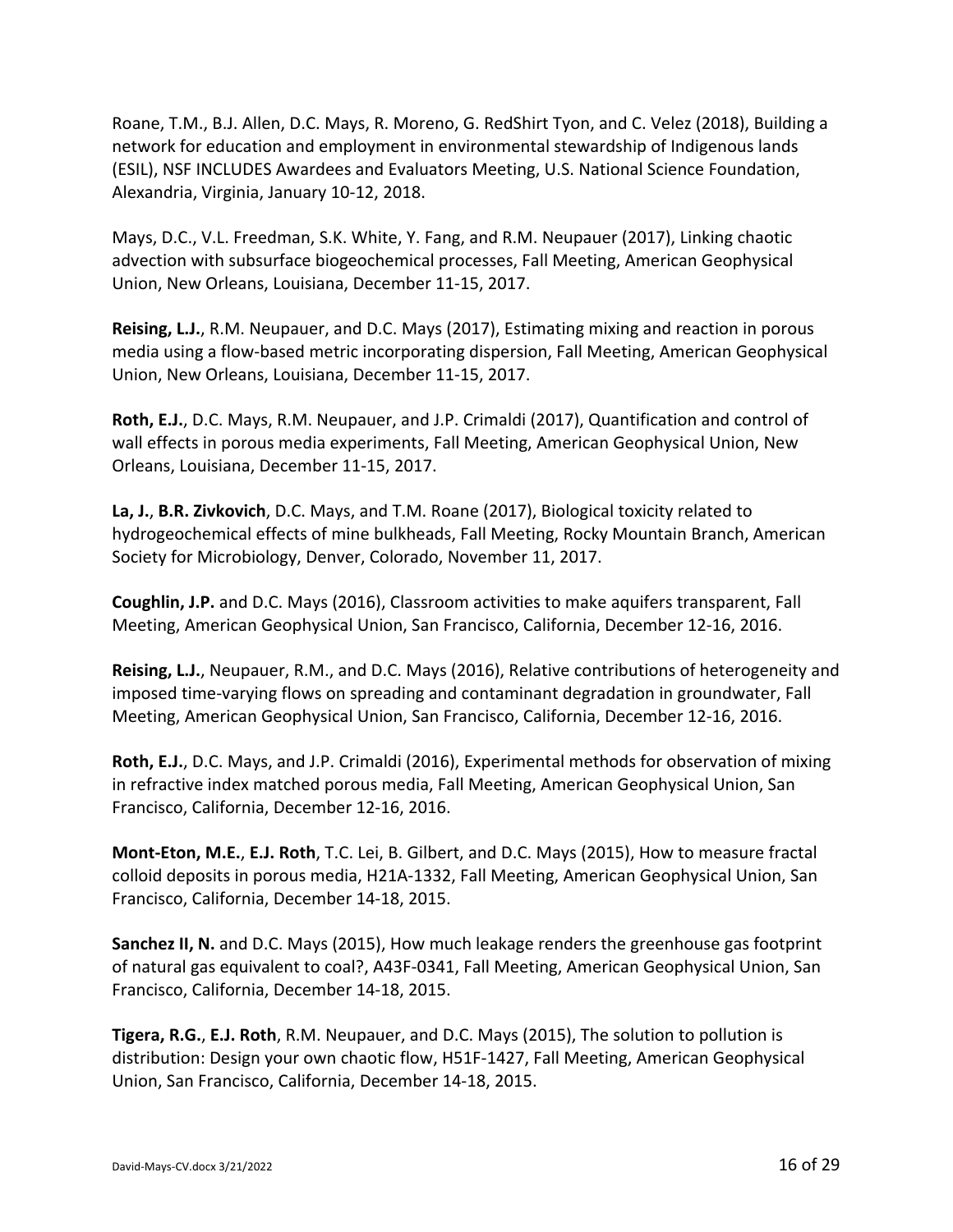**Zivkovich, B.R.** and D.C. Mays (2015), Evaluating urbanization impacts from non‐point stormwater runoff using geospatial analysis, H11F‐1404, Fall Meeting, American Geophysical Union, San Francisco, California, December 14‐18, 2015.

**Roth, E.J.**, B. Gilbert, and D.C. Mays (2014), Size and fractal dimension of colloid deposits in model porous media, H31C‐0634, Fall Meeting, American Geophysical Union, San Francisco, California, December 15‐19, 2014.

Mays, D.C., **E.J. Roth**, and B. Gilbert (2014), Self‐organization, emergence, and fractal dimension of colloid deposits in model soils, Complex Soil Systems Conference, Lawrence Berkeley National Laboratory, Berkeley, California, September 3‐5, 2014.

**Jones, M.N.**, D.C. Mays, and R.M. Neupauer (2014), Plume spreading by chaotic advection: Simulations and experiments, Annual Meeting, International Society for Porous Media, Milwaukee, Wisconsin, May 27‐30, 2014.

**Accardo, M.P.**, R.M. Neupauer, J.D. Meiss, and D.C. Mays (2013), Spreading of three‐ dimensional plumes in two‐dimensional chaotic flows in groundwater, H31D‐1199, Fall Meeting, American Geophysical Union, San Francisco, California, December 9‐13, 2013.

**Foster, M.T.**, **M.N. Jones**, D.C. Mays, and R.M. Neupauer (2013), Hele‐Shaw experiments on plume stretching and folding, H31D‐1208, Fall Meeting, American Geophysical Union, San Francisco, California, December 9‐13, 2013.

Mays, D.C. (2013), Clogging in managed aquifer recharge: Hydrodynamics and geochemistry, H11F-1216, Fall Meeting, American Geophysical Union, San Francisco, California, December 9-13, 2013.

Neupauer, R.M., **J.P. Brodt**, and D.C. Mays (2013), Engineered injection and extraction for remediation of sorbing solutes in groundwater, H41H‐1333, Fall Meeting, American Geophysical Union, San Francisco, California, December 9‐13, 2013.

**Roth, E.J.** and D.C. Mays (2013), Colloid deposit morphology and clogging in aquifers, reservoirs, filters, and reactors: New insights through categorization with fractal dimension, H13B‐1327, Fall Meeting, American Geophysical Union, San Francisco, California, December 9‐ 13, 2013.

**Accardo, M.P.**, R.M. Neupauer, J.D. Meiss, and D.C. Mays (2013), Chaotic advection and contaminant degradation during engineered injection and extraction in heterogeneous porous media, 247‐66, Annual Meeting, Geological Society of America, Denver, Colorado, October 27‐ 30, 2013.

Chan Hilton, A., R.M. Neupauer, S.J. Burian, J.W. Lauer, P.P. Mathisen, D.C. Mays, M.S. Olson, C.A. Pomeroy, B.L. Ruddell, and A. Sciortino (2013), H<sub>2</sub>Oh! Classroom demonstrations and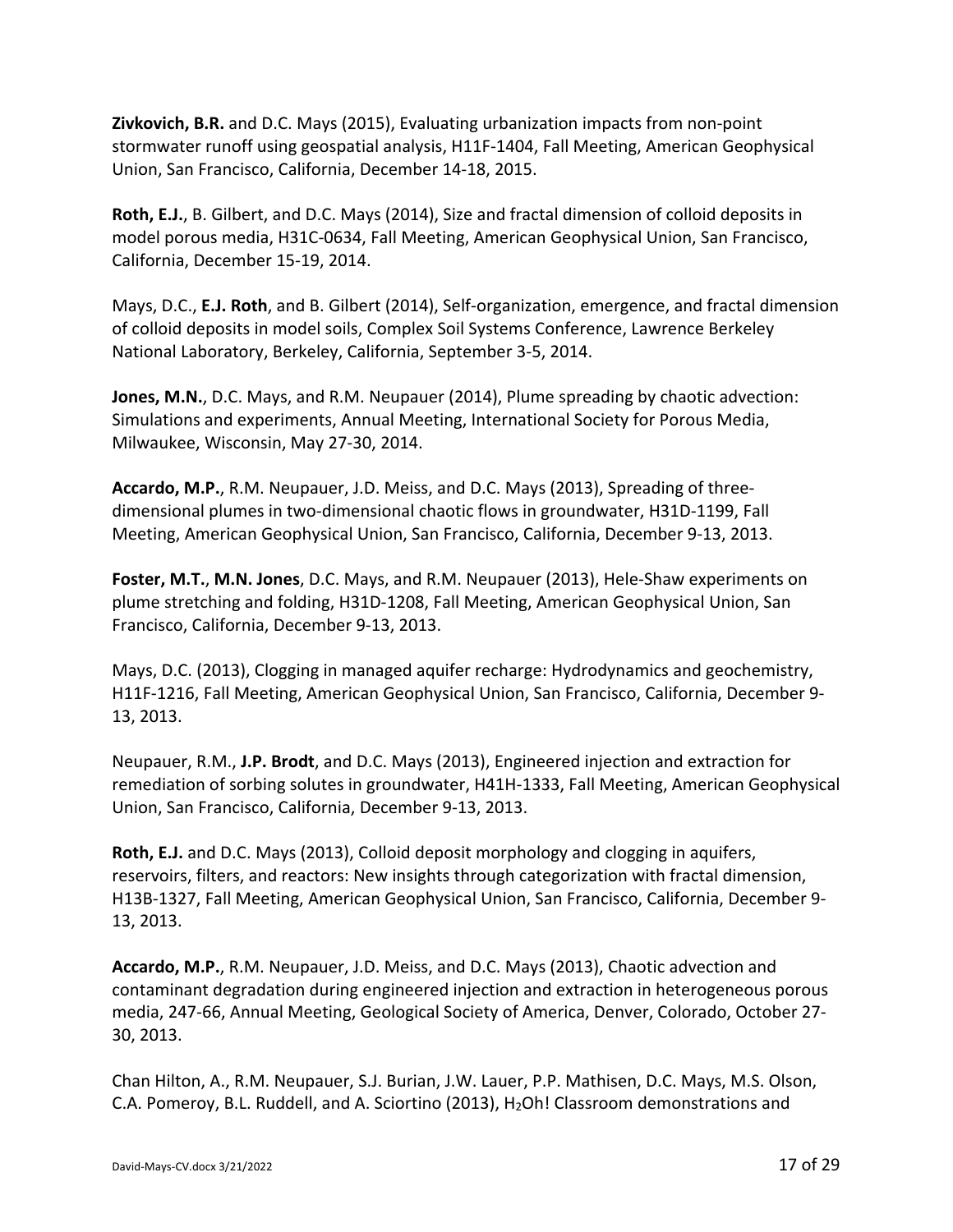activities for improving student learning of water concepts, World Environmental and Water Resources Congress, American Society of Civil Engineers, Cincinnati, Ohio, May 19‐23, 2013.

**Krauss, E.D.** and D.C. Mays (2013), A new look at the Kozeny‐Carman equation when applied to formation damage, Emerging Engineers Conference, Gulf Coast Section, Society of Petroleum Engineers, Houston, Texas, May 17, 2013.

**Roth, E.J.**, J. Ajo‐Franklin, T.C. Lei, B. Gilbert, and D.C. Mays (2013), Colloid deposit morphology and permeability of porous media, Terrestrial Ecosystem Science/Subsurface Biogeochemical Research, Joint Investigators Meeting, Potomac, MD, May 14‐15, 2013.

Chan Hilton, A., R.M. Neupauer, S.J. Burian, J.W. Lauer, P.P. Mathisen, D.C. Mays, M.S. Olson, C.A. Pomeroy, B.L. Ruddell, and A. Sciortino (2012), H<sub>2</sub>Oh! Classroom demonstrations and activities for improving student learning of water concepts, ED11C‐0743, Fall Meeting, American Geophysical Union, San Francisco, California, December 3‐7, 2012.

**Dankovich, L.J.**, D.C. Mays and R.M. Neupauer (2012), An interactive software tool for examining the effect of well placement and pumping rate on reaction fronts for in situ remediation, H43E‐1401, Fall Meeting, American Geophysical Union, San Francisco, California, December 3‐7, 2012.

**Jones, M.N.**, D.C. Mays and R.M. Neupauer (2012), Physical apparatus to demonstrate stretching and folding of contaminant/treatment solution in aquifers by extraction and injection, H43E‐1408, Fall Meeting, American Geophysical Union, San Francisco, California, December 3‐7, 2012.

**Krauss, E.D.** and D.C. Mays (2012), Introducing the bulking factor to quantify clogging in petroleum formation evaluation, V23D‐2874, Fall Meeting, American Geophysical Union, San Francisco, California, December 3‐7, 2012.

**Piscopo, A.N.**, R.M. Neupauer and D.C. Mays (2012), Spreading due to heterogeneity during engineered injection and extraction for in situ remediation of contaminated groundwater, H23B‐1356, Fall Meeting, American Geophysical Union, San Francisco, California, December 3‐ 7, 2012.

**Roth, E.J.**, **M.E. Mont‐Eton** and D.C. Mays (2012) Linking colloid deposit morphology and clogging in porous media, H43E‐1407, Fall Meeting, American Geophysical Union, San Francisco, California, December 3‐7, 2012.

**Webber, B.D.**, R.M., Neupauer, **A.N. Piscopo** and D.C. Mays (2012), Engineered injection and extraction for enhanced in situ remediation of sorbing solutes in groundwater, H43E‐1411, Fall Meeting, American Geophysical Union, San Francisco, California, December 3‐7, 2012.

Neupauer, R.M., S. Burian, J.W. Lauer, P. Mathisen, D.C. Mays, C. Pomeroy, B. Ruddell, A.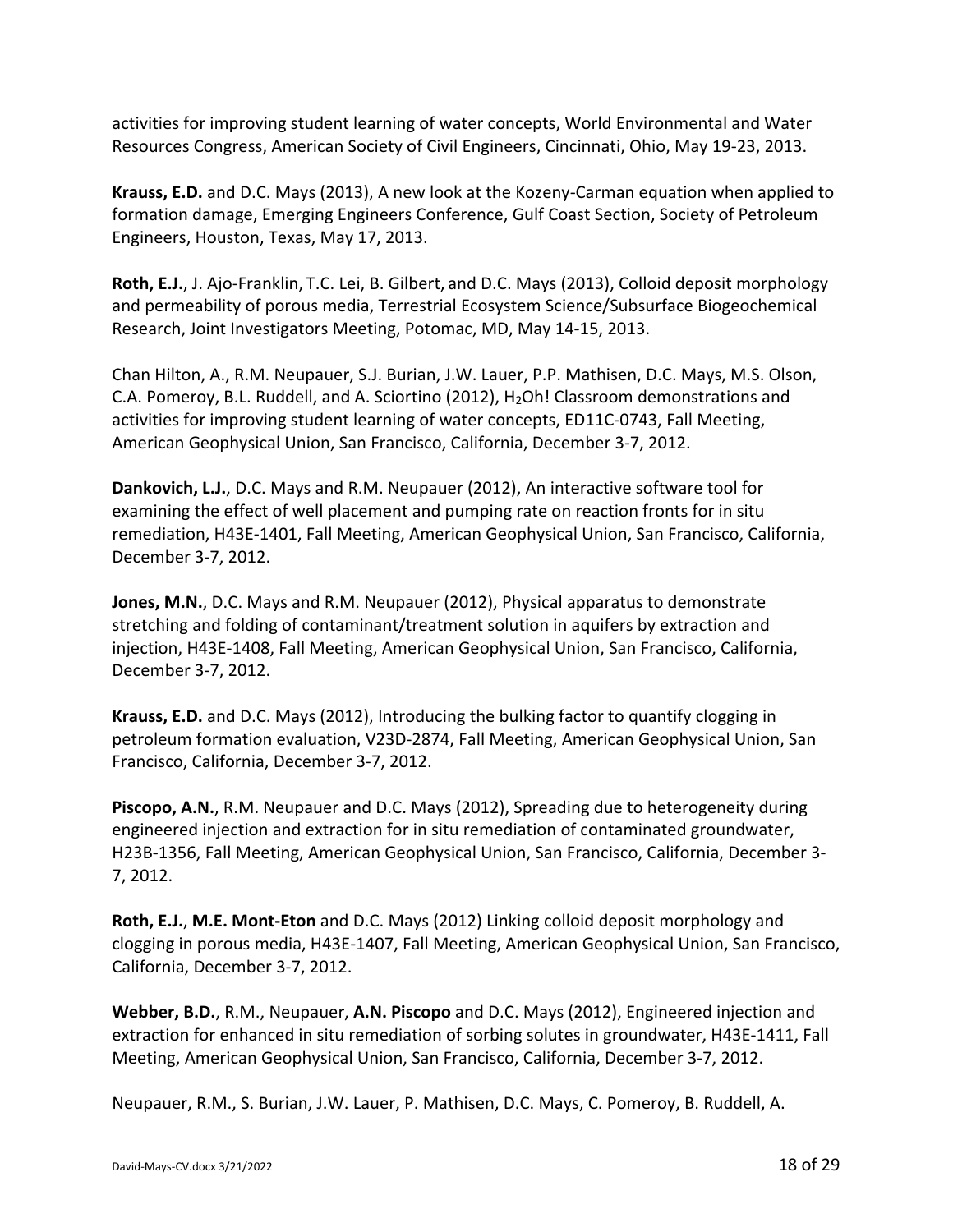Sciortino and A. Chan Hilton (2012), Classroom demonstration activities for improving student learning of hydraulics and fluid mechanics concepts, World Environmental and Water Resources Congress, American Society of Civil Engineers, Albuquerque, New Mexico, May 20‐24, 2012.

Chan Hilton, A., J.W. Lauer, D.C. Mays, M. Olson, B. Ruddell, A. Sciortino and R.M. Neupauer (2012), Classroom demonstration activities for improving student learning of surface water concepts, World Environmental and Water Resources Congress, American Society of Civil Engineers, Albuquerque, New Mexico, May 20‐24, 2012.

Neupauer, R.M., A. Chan Hilton, D.C. Mays, M. Olson, B. Ruddell, P. Mathisen and A. Sciortino (2012), Classroom demonstration activities for improving student learning of groundwater concepts, World Environmental and Water Resources Congress, American Society of Civil Engineers, Albuquerque, New Mexico, May 20‐24, 2012.

Mays, D.C., **E.J. Roth**, T.C. Lei, J.B. Ajo‐Franklin, and B. Gilbert (2012), Colloids, deposits, and clogging in groundwater remediation, Subsurface Biogeochemical Research Program, Principal Investigator Meeting, Washington, DC, April 30‐May 2, 2012.

**Piscopo, A.N.**, D.C. Mays and R.M. Neupauer (2011), Developing injection/extraction schemes to enhance mixing in groundwater for improved in‐situ remediation, H31E‐1214, Fall Meeting, American Geophysical Union, San Francisco, California, December 5‐9, 2011.

**Fuller, K.**, R.M. Neupauer and D.C. Mays (2011), Genetic algorithm optimization of injection and extraction patterns for in‐situ remediation of groundwater, MODFLOW and More 2011, International Ground Water Modeling Center, Golden, Colorado, June 5‐8, 2011.

**Rhodes, E.P.**, Z.J. Ren, and D.C. Mays (2010), Zinc leaching from tire crumb rubber, B51D‐0387, Fall Meeting, American Geophysical Union, San Francisco, California, December 13‐17, 2010.

Mays, D.C., **O.T. Cannon**, **A.W. Kanold**, **K.J. Harris**, T.C. Lei and B. Gilbert (2009), In situ measurement of deposit morphology in porous media by static light scattering, H43B-1020, Fall Meeting, American Geophysical Union, San Francisco, California, December 14‐18, 2009.

Neupauer, R.M and D.C. Mays (2009), Injection and extraction schemes to enhance mixing in groundwater, H41D‐0925, Fall Meeting, American Geophysical Union, San Francisco, California, December 14‐18, 2009.

**Coughlin, J.P.** and D.C. Mays (2008), Infiltration and clogging with pervious concrete pavement, Hydrology Days, American Geophysical Union, Ft. Collins, Colorado, March 26‐28, 2008.

Mays, D.C., T.L. Oreskovic, P.S. Rice, and N. Varaksa (2006), Environmental impact of nanotechnology: Current understanding and future research, Grand Opening of the Nanomaterials Characterization Facility, University of Colorado, Boulder, Colorado, 16 November 2006.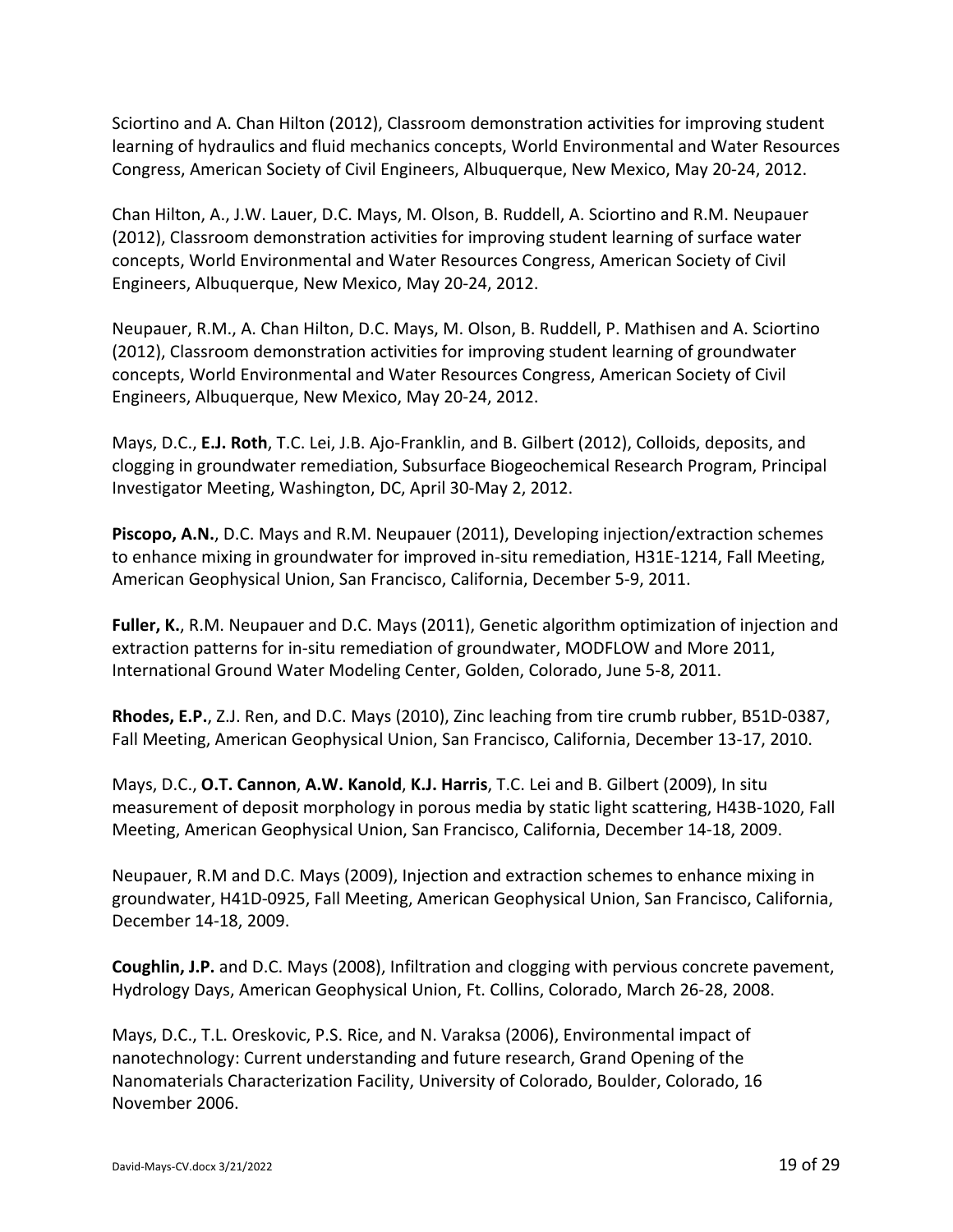Mays, D.C. (2005), Contrasting clogging in soils and granular media filters, H31F‐1358, Fall Meeting, American Geophysical Union, San Francisco, California, December 5‐9, 2005.

Mays, D.C. (2005), Environmental transport of engineered nanoparticles: Importance and potential for research collaboration, CU‐NIST Fall Symposium, Boulder, Colorado, November 14, 2005.

Mays, D.C. and J.R. Hunt (2004), Hydrodynamics and long-term permeability evolution in clogging porous media, H11E‐0337, Fall Meeting, American Geophysical Union, San Francisco, California, December 13‐17, 2004.

Mays, D.C. and J.R. Hunt (2003), Fluid velocity, particle penetration and permeability reduction in clogging porous media, H41D‐1023, Fall Meeting, American Geophysical Union, San Francisco, California, December 8‐12, 2003.

Hunt, J.R. and D.C. Mays (2001), Episodic particle dynamics in the subsurface, H42C‐0368, Fall Meeting, American Geophysical Union, San Francisco, California, December 10‐14, 2001.

### **SEMINARS PRESENTED**

Faculty Learning Community ENNTICE; University of Colorado Denver; College of Engineering, Design and Computing; Education, Outreach, and Broader Impacts Grant Symposium, November 12, 2021.

Chaotic advection: Rethinking aquifers as porous media reactors, Colorado School of Mines, Environmental Seminar Series, Golden, Colorado, April 19, 2019.

Uranium, groundwater, supercomputing, and chaos, University of Colorado Boulder, Hydrologic Sciences and Water Resources Engineering Seminar, Boulder, Colorado, January 24, 2018.

Chaotic advection by engineered injection and extraction, School of Engineering and Technology, University of Hertfordshire, England, September 8, 2017.

Methane leakage and the greenhouse gas footprint of natural gas, Department of Chemical Engineering and Biotechnology, University of Cambridge, England, September 7, 2017.

Chaotic advection for groundwater remediation: Simulations, experiments, and (future) field tests, Pacific Northwest National Laboratory, Richland, Washington, June 19, 2017.

Methane leakage and the greenhouse gas footprint of natural gas, Colorado Oil and Gas Conservation Commission, Denver, Colorado, February 15, 2017.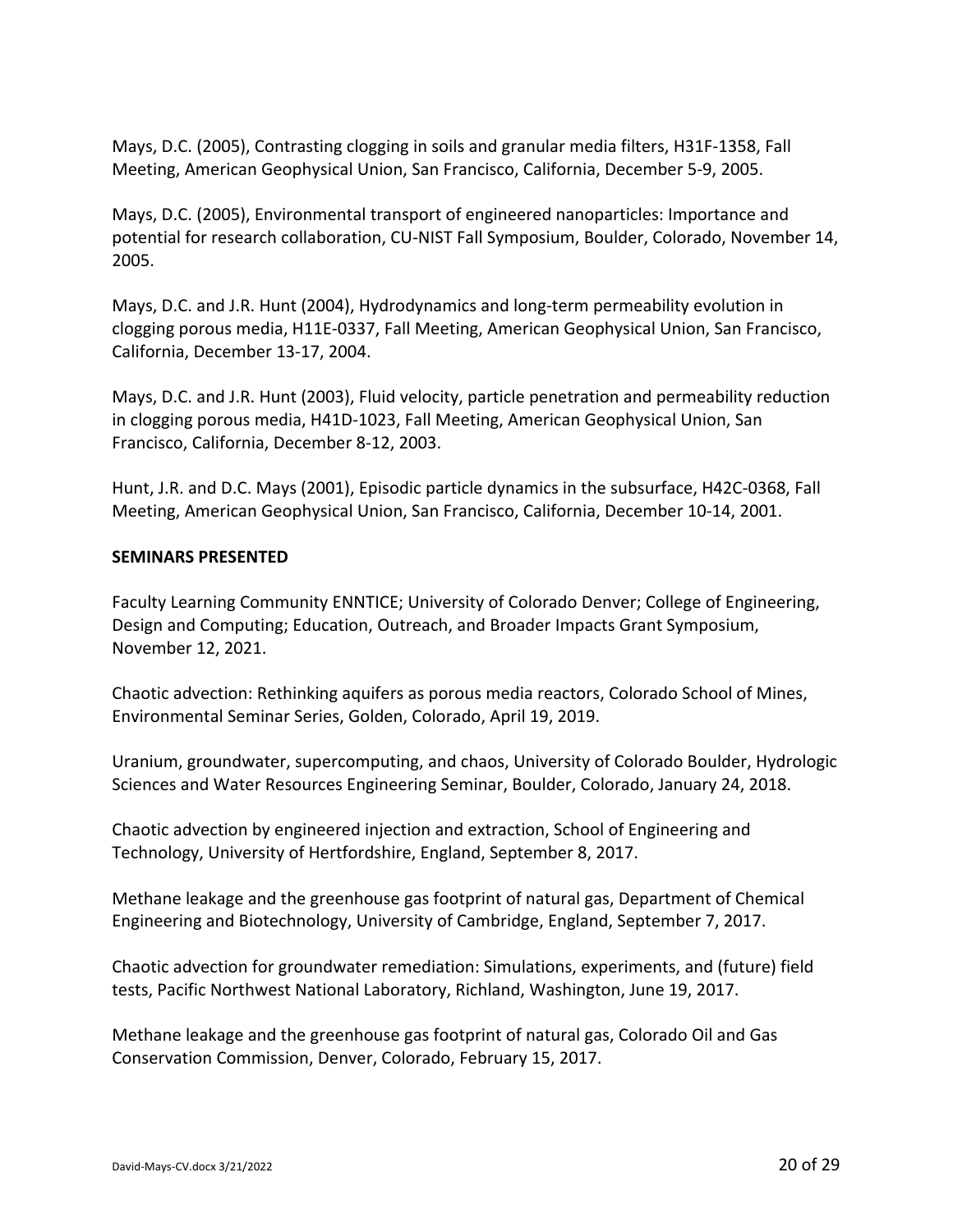Introduction to hydrology and hydraulics, CU South Denver, Mini Engineering School for Civil Engineering, February 1, 2017.

Chaotic advection and reactive transport in alluvial aquifers, Rifle Science Community Teleconference, Sustainable Systems Science Focus Area (SFA) 2.0, Lawrence Berkeley National Laboratory, Berkeley, California, March 8, 2016.

Linking colloidal phenomena and permeability in porous media, University of New South Wales, School of Civil and Environmental Engineering, Sydney, Australia, December 10, 2015.

Methane leakage and the greenhouse gas footprint of natural gas, University of Sydney, School of Geosciences, Thinking Space Seminar, Sydney, Australia, December 9, 2015.

Methane leakage and the greenhouse gas footprint of natural gas, University of Colorado Denver, Engineering Seminar, Denver, Colorado, November 3, 2015.

Plume spreading for improved groundwater remediation, Colorado Ground Water Association, Monthly Meeting Presentation, Denver, Colorado, March 18, 2015.

Methane leakage and the carbon footprint of electricity from natural gas, University of Colorado Boulder, Sustainability Research Network Seminar, Boulder, Colorado, November 5, 2014.

Simple chaos, Regis University, Honors Program, Denver, Colorado, March 12, 2014.

Groundwater, fractals, and chaos, Portland State University, Department of Geology, Portland, Oregon, February 25, 2014.

Thinking about porous media: Grape Nuts, fractals, and chaos, California State University East Bay, Department of Engineering, Hayward, California, January 21, 2014.

Reactors with non‐ideal flow, University of Colorado Boulder, Environmental Engineering Program, Boulder, Colorado, October 29, 2013.

Advanced wastewater treatment and sludge management, University of Colorado Boulder, Environmental Engineering Program, Boulder, Colorado, October 28, 2013.

Groundwater, fractals, and chaos, San Diego State University, Department of Civil, Construction, and Environmental Engineering, San Diego, California, May 10, 2013.

Classroom demonstration activities for improving student learning of hydraulics and fluid mechanics concepts, University of Colorado Denver, Math and Science Learning and Education Consortium, STEM Education Symposium, Denver, Colorado, October 25, 2012.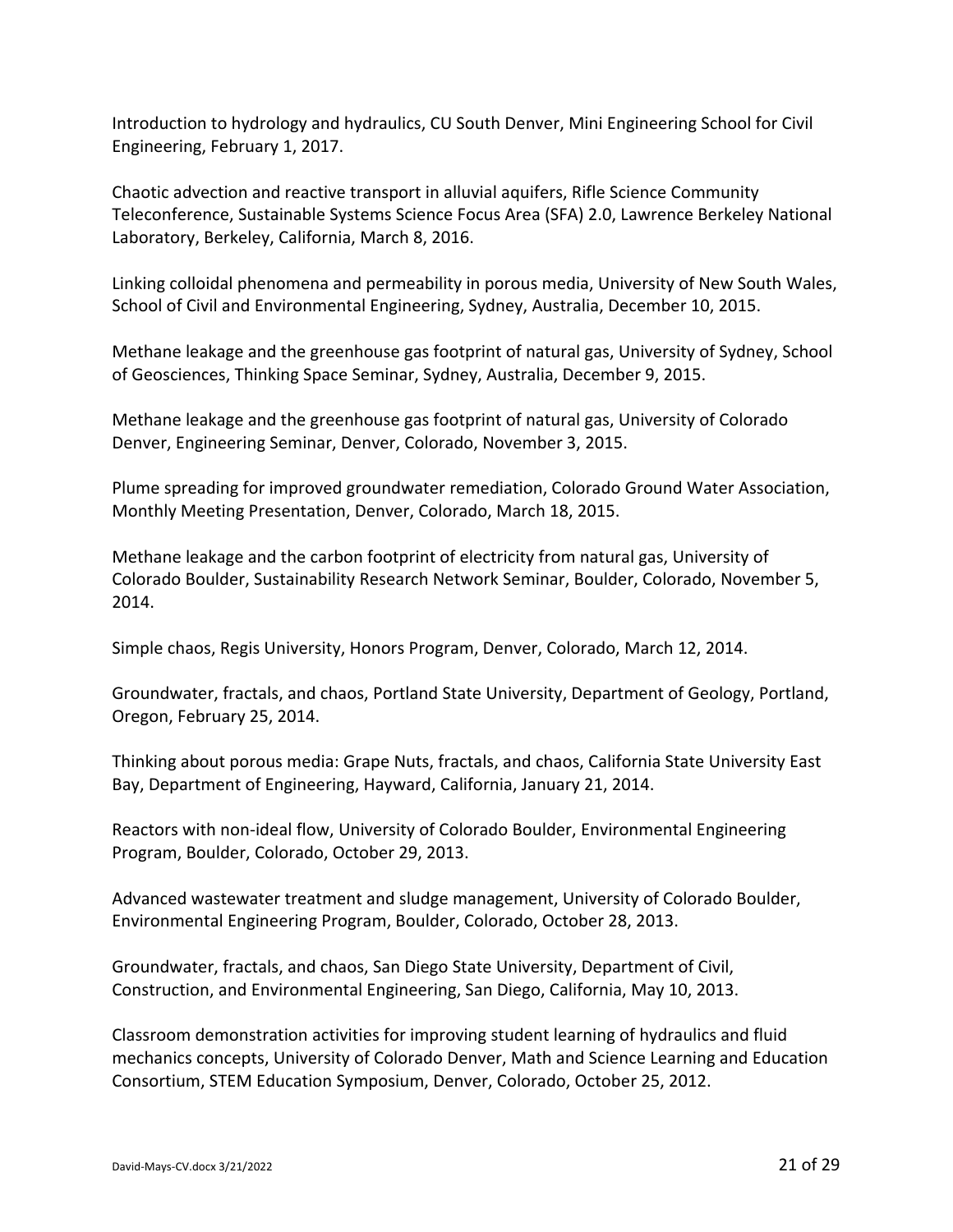Fractals, chaos... and groundwater, University of Colorado Denver, Engineering Seminar, Denver, Colorado, September 19, 2012.

Fractals, chaos... and groundwater, University of Colorado Boulder, Hydrologic Sciences and Water Resources Engineering Seminar, Boulder, Colorado, February 15, 2012.

Water, nanoparticles, lasers, and fractals, University of Wyoming, Environmental Engineering Seminar, Laramie, Wyoming, March 21, 2011.

From colored chalk to Bloom's taxonomy, University of Colorado Denver, Faculty Development Center, Denver, Colorado, April 2, 2008 and March 19, 2009.

Clogging in porous media—A little clay goes a long way, U.S. Geological Survey, National Research Program, Lakewood, Colorado, May 15, 2007.

Clogging in porous media—A little clay goes a long way, University of Colorado at Boulder, Hydrology, Water Resources, and Environmental Fluid Mechanics Seminar, Boulder, Colorado, April 25, 2007.

Differential equations, contaminant transport, and public welfare, Colorado College, Department of Mathematics and Computer Science, Fearless Friday Seminar, Colorado Springs, Colorado, February 2, 2007.

Hydrodynamics and clogging in soils, filters and membranes, Colorado School of Mines, Environmental Science and Engineering Seminar Series, Golden, Colorado, April 6, 2006.

## **COURSES TAUGHT**

#### UNDERGRADUATE COURSES

CVEN‐3313, Fluid Mechanics (http://www.ucdenver.edu/dmays/3313) CVEN‐3414, Water Supply and Distribution Systems (http://www.ucdenver.edu/dmays/3414) CVEN‐4426, Pipe Network and Sewer Design (http://engineering.ucdenver.edu/dmays/4426)

#### GRADUATE COURSES

CVEN‐5333, Surface Water Hydrology (http://www.ucdenver.edu/dmays/5333) CVEN‐5334, Groundwater Hydrology (http://www.ucdenver.edu/dmays/5334) CVEN‐5335, Vadose Zone Hydrology (http://www.ucdenver.edu/dmays/5335) CVEN‐5426, Pipe Network and Sewer Design (http://engineering.ucdenver.edu/dmays/5426)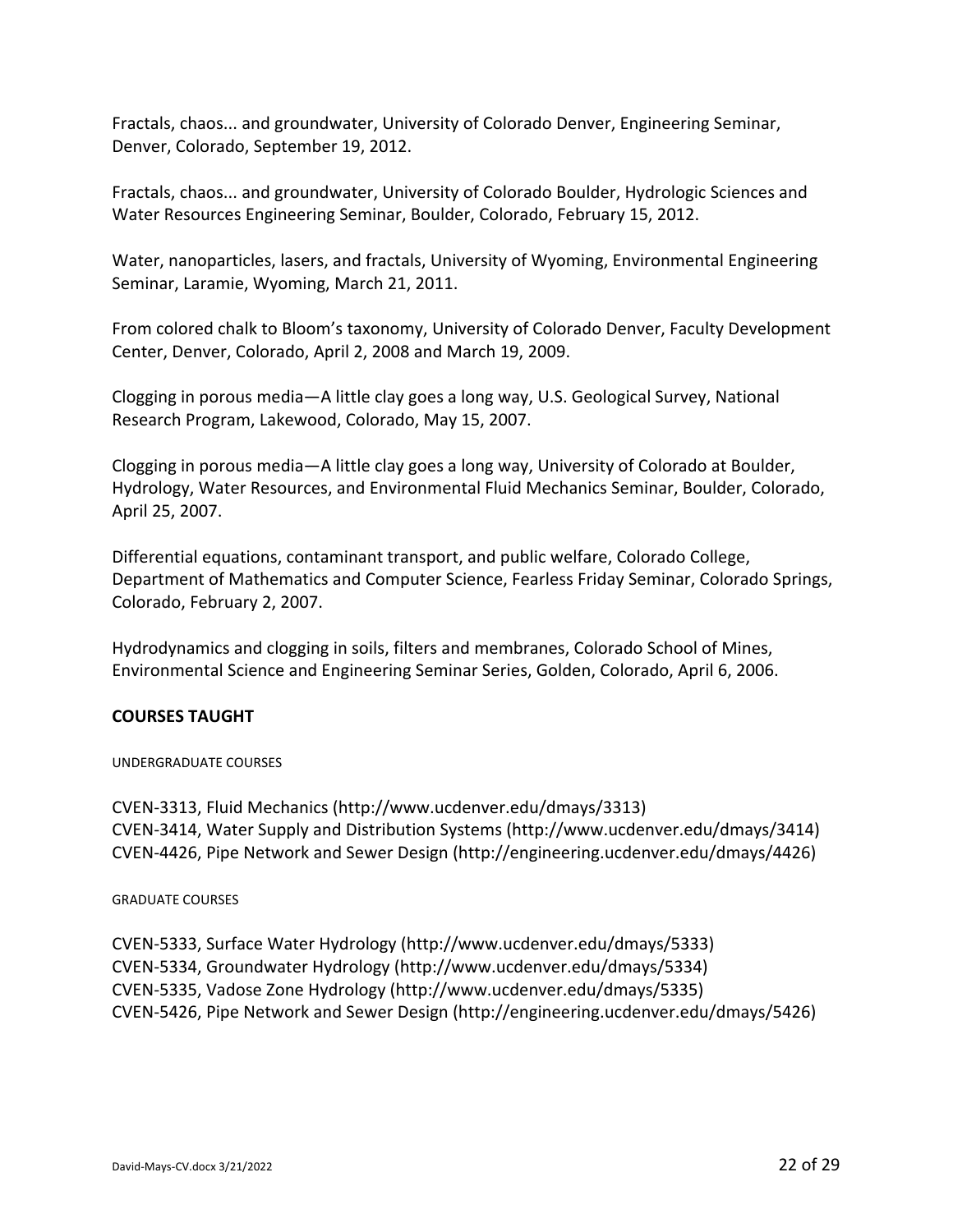## **RECOGNITIONS and HONORS**

Excellence in Service and Leadership, University of Colorado Denver, College of Engineering and Applied Science, 2017.

Outstanding Faculty Advisor, Region 7, American Society of Civil Engineers, 2016.

Outstanding Faculty in Teaching, University of Colorado Denver, College of Engineering and Applied Science, 2014.

University of Colorado Denver Nominee, Science and Engineering Research Program, Keck Foundation, Spring 2013.

Excellence in Teaching Award, University of Colorado Denver, College of Engineering and Applied Science, 2009.

ExCEEd Teaching Fellow, American Society of Civil Engineers, 2007.

Office of Civilian Radioactive Waste Management Fellowship, U.S. Department of Energy, 2000‐ 2004.

Outstanding Graduate Student Instructor, University of California Berkeley, 2000.

Jane Lewis Fellowship, University of California Berkeley, 1998‐1999.

Sydney Shore Memorial Prize, for desire, aptitude, and ability to apply civil engineering principles to the solution of socially relevant issues, University of Pennsylvania, 1995.

Tau Beta Pi, Pennsylvania Delta Chapter, 1994.

#### TO ADVISEES

Graduate School Diversity, Equity, and Inclusion Award to graduate student Cynthia Rice, University of Colorado Denver, 2021.

Online Teaching Fellowship to graduate student Cynthia Rice, Graduate School, University of Colorado Denver, 2020.

Civil Engineering Scholarship to undergraduate student Michael "Alex" McPherson, Southern Colorado Branch, American Society of Civil Engineers, 2019.

Younger Members Group Scholarship to undergraduate student Michael "Alex" McPherson, Denver Branch, Colorado Section, American Society of Civil Engineers, 2019.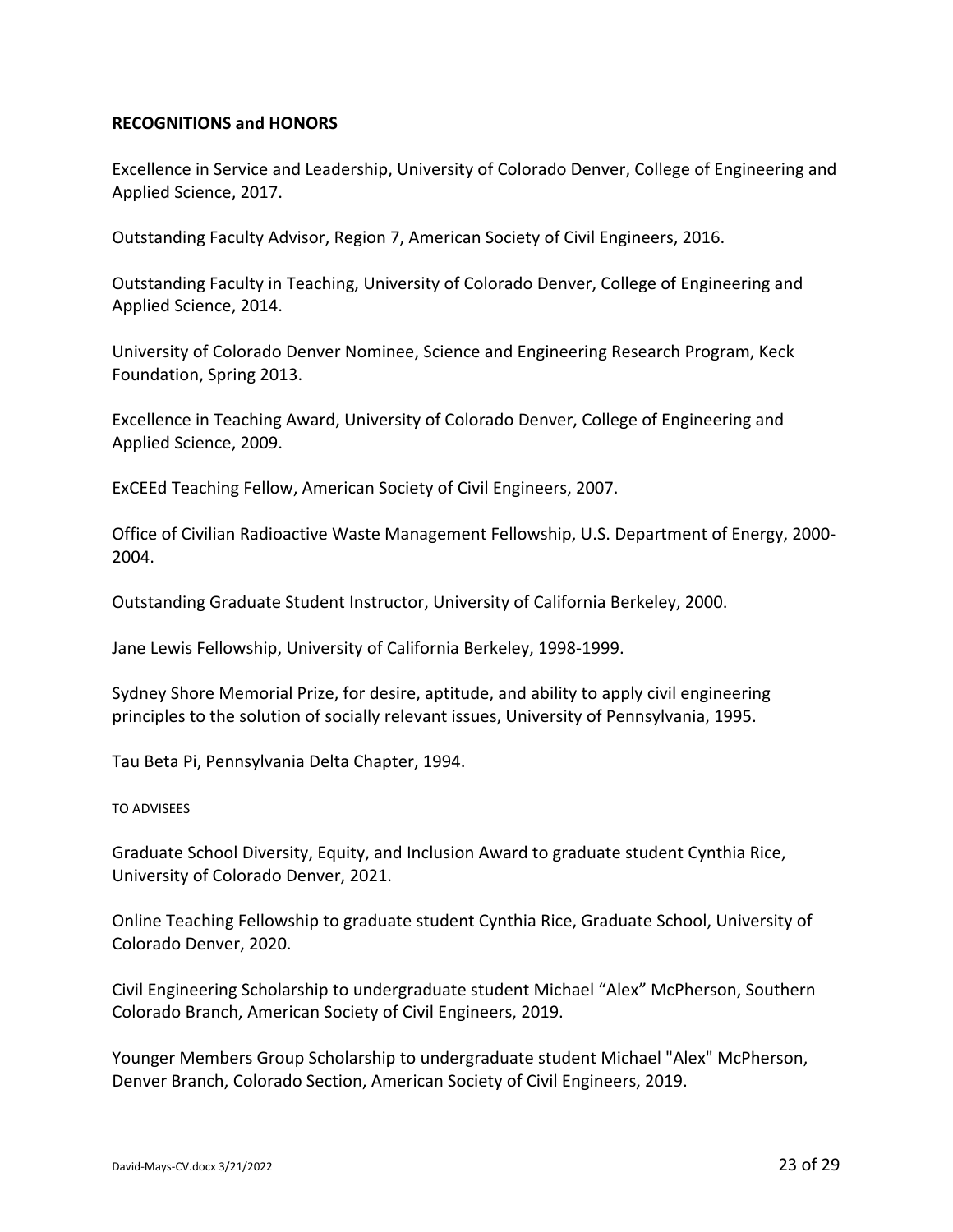Jaqueline Arcaris Civil Engineering Scholarship to undergraduate student Philip Taylor, Colorado Section, American Society of Civil Engineers, 2018.

1<sup>st</sup> Place in Pre-Design, to the 2017/2018 Pre-Design Team<sup>4</sup> of the University of Colorado Denver Student Chapter of the American Society of Civil Engineers, Rocky Mountain Student Conference, Rapid City, South Dakota, April 5‐7, 2018.

 $1<sup>st</sup>$  Place in Mystery Design, to the team including Nathan Werner of the University of Colorado Denver Student Chapter of the American Society of Civil Engineers, Rocky Mountain Student Conference, Rapid City, South Dakota, April 5‐7, 2018.

3<sup>rd</sup> Place in Steel Bridge Display, to the 2016/2017 Steel Bridge Team<sup>5</sup> of the University of Colorado Denver Student Chapter of the American Society of Civil Engineers, Rocky Mountain Student Conference, Salt Lake City, Utah, April 4‐8, 2017.

Younger Members Group Scholarship to undergraduate student Todd Santee, Colorado Section, American Society of Civil Engineers, 2016.

1<sup>st</sup> Place in Stiffness, to the 2014-2015 Steel Bridge Team<sup>6</sup> of the University of Colorado Denver Student Chapter of the American Society of Civil Engineers, Rocky Mountain Student Conference, Albuquerque, New Mexico, April 9‐11, 2015.

 $1<sup>st</sup>$  Place in Mystery Design, to the team including Fernando Molina of the University of Colorado Denver Student Chapter of the American Society of Civil Engineers, Rocky Mountain Student Conference, Ft. Collins, Colorado, April 3‐5, 2014.

2<sup>nd</sup> Place in Steel Bridge Display, to the 2013-2014 Steel Bridge Team<sup>7</sup> of the University of Colorado Denver Student Chapter of the American Society of Civil Engineers, Rocky Mountain Student Conference, Ft. Collins, Colorado, April 3‐5, 2014.

Carl Kisslinger Graduate Student Award to graduate student Jennifer Chipman, Retired Faculty Association, University of Colorado, 2012‐2013.

<sup>4</sup> Philip Taylor (captain), Dan Barlow, Badr B.E. Husini, Whitney Benson, Khalil Elareir, Liz Taylor, and Nathan Werner.

<sup>5</sup> Aaron Blahut (captain), Erik Causey, Ben Johnk, Xavier Montoya, Jackson Pedziwiatr, Stephen Sowal, and Dahria Uwamahoro.

<sup>&</sup>lt;sup>6</sup> Jimmy Botsonis (captain), Boateng Akyeampong, Prince Appiah, Peter Botsonis, Doron Levary, Fernando Molina, Emily Sedbrook, Christopher Shipman, Brian Vines, and Di Wei.

<sup>7</sup> Justin Dorough (captain), Prince Appiah, Jimmy Botsonis, Peter Botsonis, Christopher Florence, Ronson Fox, Omer Karaketir, Doron Levary, Fernando Molina, Rajan Parajuli, Nate Parker, Christopher Shipman, and Brian Vines.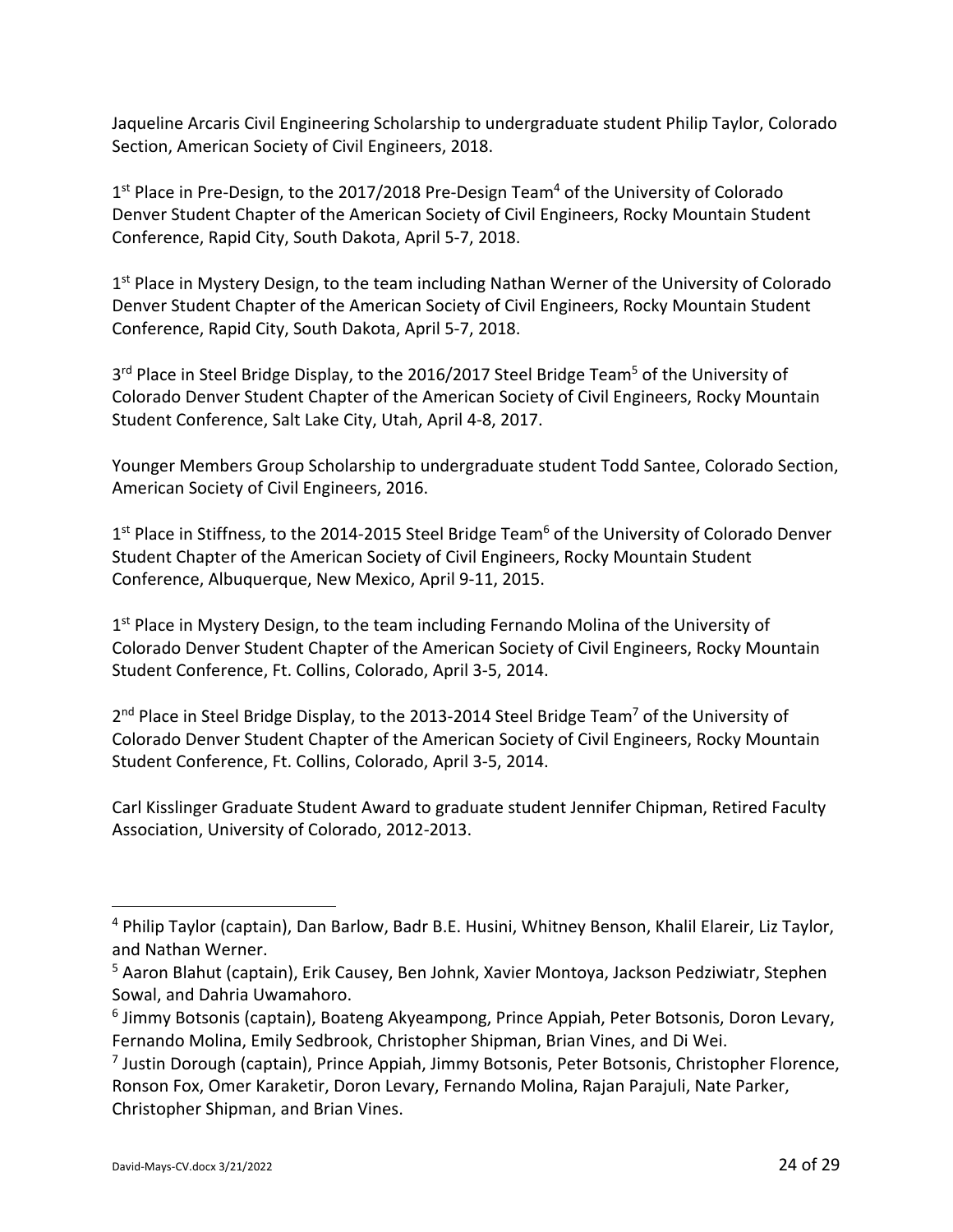Outstanding Research and Creative Activity Award to graduate student Jennifer Chipman, University of Colorado Denver, 2012.

Outstanding Research and Creative Activity Award to graduate student Emily Rhodes, jointly advised with Z.J. Ren, University of Colorado Denver, 2010.

Outstanding Research and Creative Activity Award to graduate student Adam Kanold, University of Colorado Denver, 2008.

## **ONLINE PROFILES**

Google Scholar (http://scholar.google.com/citations?user=u2fYOKgAAAAJ) Mendeley (https://www.mendeley.com/profiles/david‐mays2/) ORCiD 0000‐0002‐5218‐1670 (https://orcid.org/0000‐0002‐5218‐1670) ResearcherID D‐9366‐2016 (http://www.researcherid.com/rid/D‐9366‐2016) ResearchGate (http://www.researchgate.net/profile/David\_Mays3) Scopus (https://www.scopus.com/authid/detail.uri?authorId=35099153700)

### **PROFESSIONAL ORGANIZATIONS**

American Geophysical Union, member 1999‐present American Society of Civil Engineers, member 1993‐present Association of Environmental Engineering and Science Professors, member 2005‐present Colorado Ground Water Association, member 2013‐present International Society of Porous Media (InterPore), member 2014‐present

#### **PROFESSIONAL DEVELOPMENT**

Inclusive Pedagogy Academy, Center for Excellence in Teaching and Learning, University of Colorado Denver, January 15‐June 18, 2021.

Creating an Inclusive and Supportive Online Learning Environment, microcredential, Association of College and University Educators (ACUE), April 8‐May 11, 2021.

Hybrid-Flexible Teaching Summer Academy, thingstudio, University of Colorado Denver, June 1-August 7, 2020.

Aspire Summer Institute, Aspire National Alliance for Inclusive and Diverse STEM Faculty, June 15‐19, 2020.

Institute for the Development of Excellence in Assessment Leadership, Accreditation Board for Engineering and Technology (ABET), New Orleans, Louisiana, January 5‐8, 2015.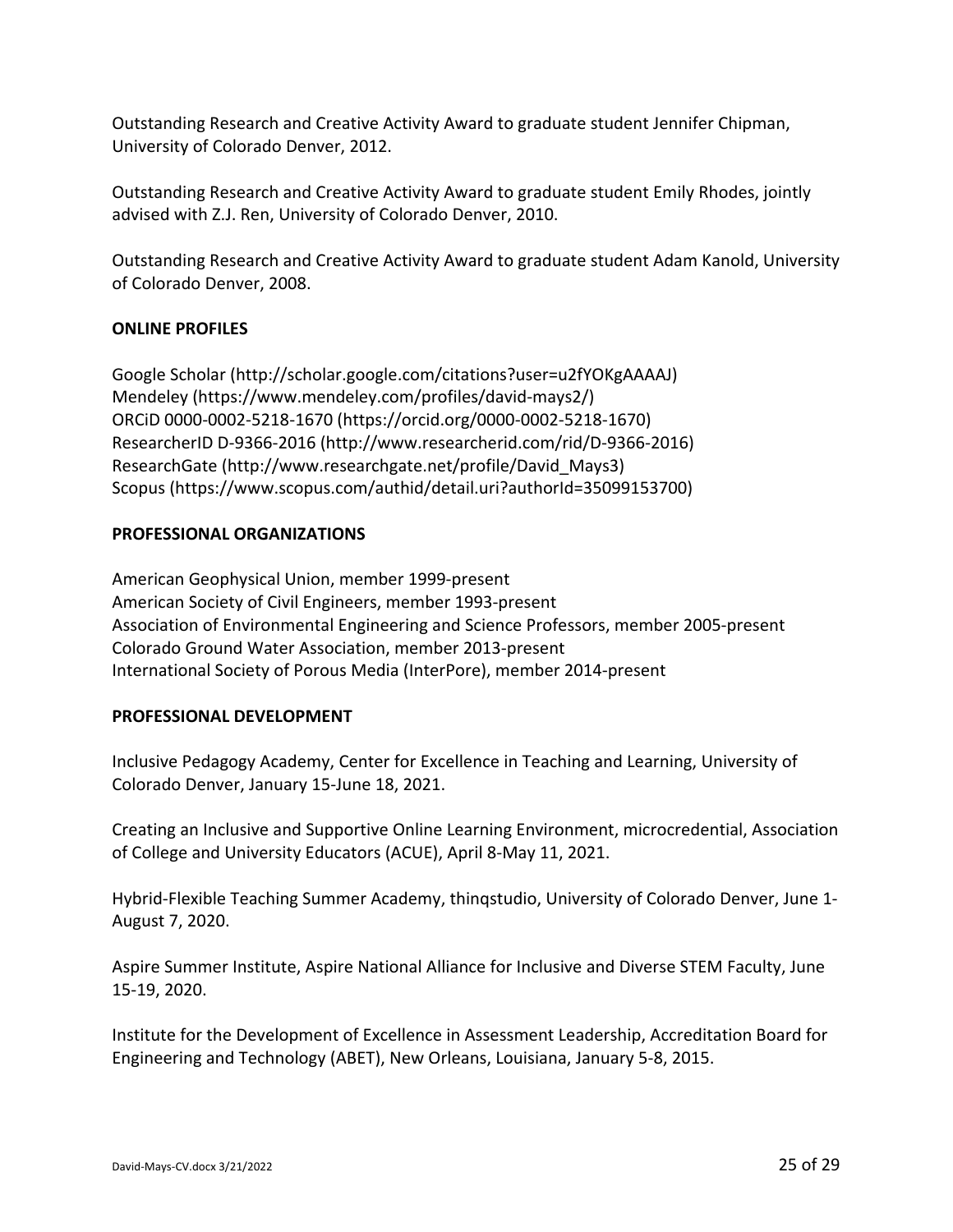Exploring Cultural Competency, Faculty Learning Community, Metropolitan State University of Denver and Regis University, Denver, Colorado, 2013‐2014.

Excellence in Civil Engineering Education (ExCEEd) Workshop, American Society of Civil Engineers, University of Northern Arizona, Flagstaff, Arizona, July 16‐20, 2007.

Summer Institute, Teach for America, University of Houston, June‐July 1995.

## **SUPPORT RECEIVED**

Engineering is not neutral: Transforming instruction via collaboration and engagement (ENNTICE) (PI), U.S. National Science Foundation, Broadening Participation in Engineering, **\$350,000** from 2021‐2024.

NSF INCLUDES alliance: Broadening career pathways in food, energy, and water systems with and within Native American communities (Native FEWS Alliance) (co‐PI), U.S. National Science Foundation, Inclusion across the Nation of Communities of Learners of Underrepresented Discoverers in Engineering and Science (INCLUDES), **\$299,776** (plus \$6,771,969 to collaborators) from 2021‐2026.

Environmental Stewardship of Indigenous Lands Scholarship Program (PI), U.S. National Science Foundation, Scholarships for Science, Technology, Engineering, and Mathematics (S‐STEM), **\$1,000,000** from 2018‐2023.

NSF INCLUDES DDLP: Building a network for education and employment in environmental stewardship of Indigenous lands (co-PI), U.S. National Science Foundation, Inclusion across the Nation of Communities of Learners of Underrepresented Discoverers in Engineering and Science (INCLUDES), **\$298,484** from 2018‐2020.

Hydrologic and microbiological impacts of sealing abandoned mines with bulkheads (PI), University of Colorado Denver, Office of Research Services, **\$24,000** from 2017‐2018.

Collaborative research: Coupled numerical and laboratory investigations of chaotic advection to enhance spreading and reaction in three-dimensional, heterogeneous porous media (PI), U.S. National Science Foundation, Hydrologic Sciences Program, **\$90,626** (plus \$493,443 to collaborators) from 2014‐2018.

Collaborative research: Innovative injection and extraction schemes to enhance mixing in aquifers for improved in situ remediation (PI), U.S. National Science Foundation, Hydrologic Sciences Program, **\$98,395** (plus \$256,197 to collaborators) from 2011‐2014.

Linking deposit morphology and clogging in subsurface remediation (PI), U.S. Department of Energy, Subsurface Biogeochemical Research Program, **\$150,000** from 2011‐2013.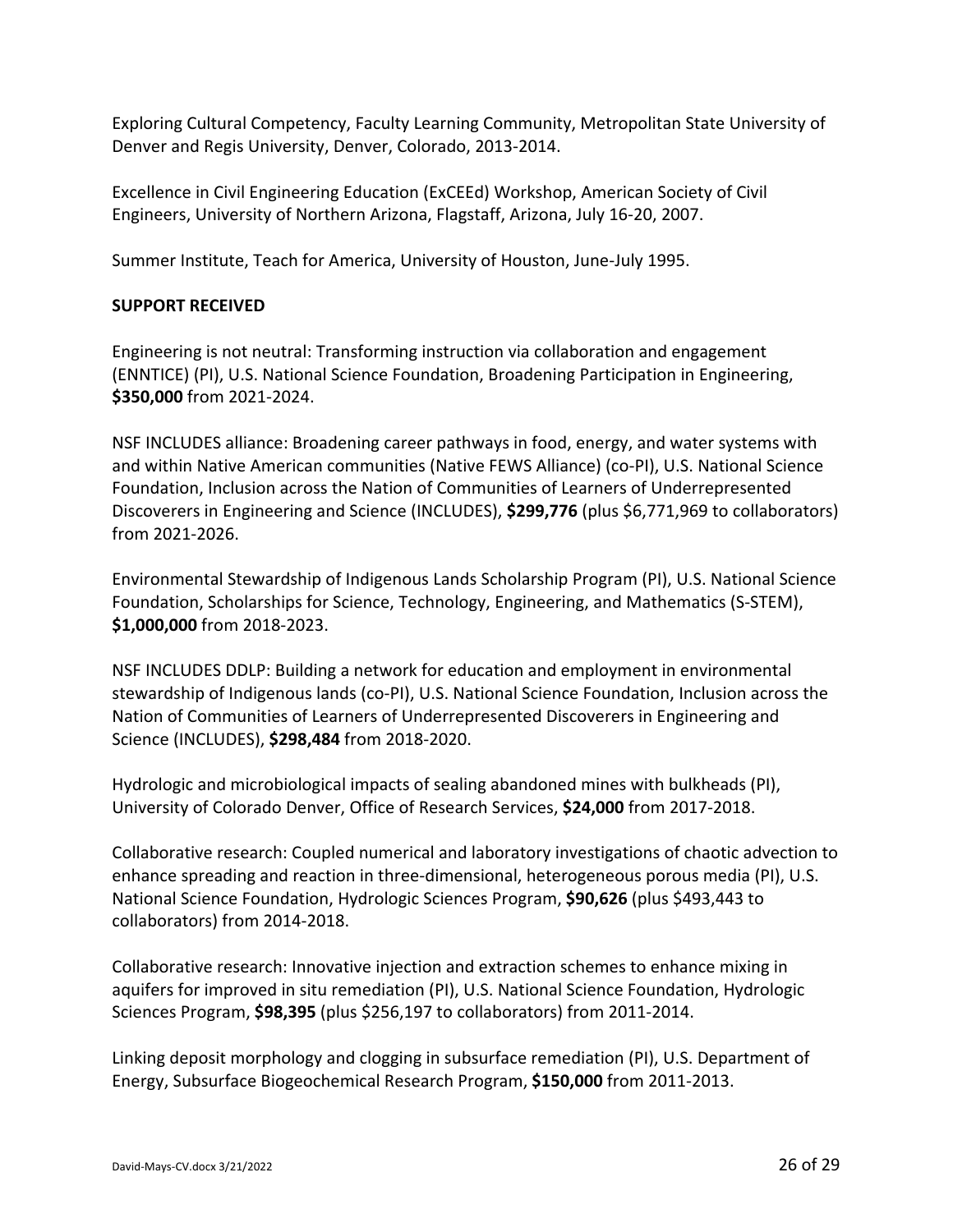Trash to treasure: Using crumb rubber from recycled tires for stormwater pollution control (PI), Colorado Department of Public Health and Environment, Advanced Technology Grant Program, **\$96,600** from 2009‐2011.

In situ measurement of deposit morphology in porous media (co‐PI), Lawrence Berkeley National Laboratory, Earth Sciences Division, **\$50,000** from 2007‐2011.

Sustainable concrete bacterial filtration system for developing communities (co‐PI), Environmental Protection Agency, P3 Awards: A National Student Design Competition for Sustainability Focusing on People, Prosperity, and the Planet, **\$10,000** from 2006‐2007.

## **SERVICE**

### EXTERNAL

Manuscript Referee for *Advances in Water Resources, Environmental Engineering Science, Environmental Science and Technology, European Physical Journal E, Geophysical Research Letters, Hydrogeology Journal, Journal of Colloid and Interface Science, Transport in Porous Media, Waste Management, Water, Water Research,* and *Water Resources Research* (2018‐ present).

Proposal Reviewer, U.S. National Science Foundation (2006‐2021).

Proposal Reviewer, U.S. Department of Defense, 2020.

Promotion Reviewer, for a candidate applying for promotion from Associate Professor to Professor, in a Department of Civil and Environmental Engineering at a peer institution, 2020.

External Member, Doctoral Exam Committee, Michelle Cho, "Chaotic advection for enhanced reagent mixing" (advisor Neil Thomson), University of Waterloo, Ontario, Canada, 2019.

Session Chair, Zone IV Conference, American Society for Engineering Education, Boulder, Colorado, March 25‐27, 2018.

Member, Excellence in Water Resources Education Committee, Environmental and Water Resources Institute, American Society of Civil Engineers, 2008‐2013.

Session Chair, CP17—Groundwater Transport and Uncertainty (organized by M. Kern and M. Putti), Conference on Mathematical and Computational Issues in the Geosciences, Society of Industrial and Applied Mathematics, Padua, Italy, June 17‐20, 2013.

Session Chair, Environmental Aspects (organized by K.L. Chen and W.P. Johnson), 86<sup>th</sup> Colloid and Surface Science Symposium, American Chemical Society, Baltimore, MD, June 10‐13, 2012.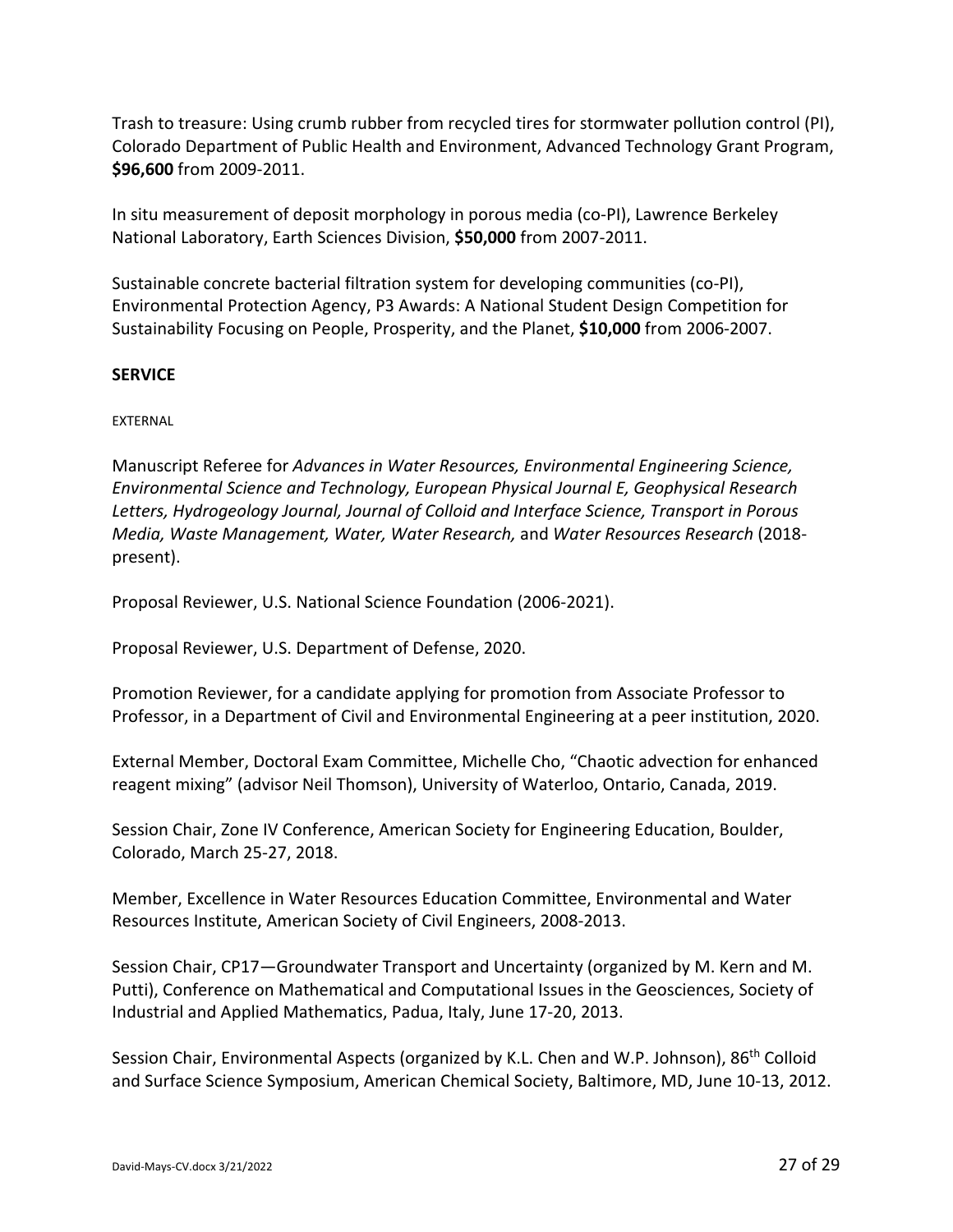Session Chair, Emerging Issues and Solutions for Sustainable Water and Wastewater Systems (organized by Z.J. Ren), 242<sup>nd</sup> National Meeting, American Chemical Society, Denver, Colorado, August 28‐September 1, 2011.

Co‐Host, Distinguished Lecturer Series, Association of Environmental Engineering and Science Professors (1) Tony Fane of the University of New South Wales, lecture at the Colorado School of Mines, February 18, 2009; (2) Richard Luthy of Stanford University, lecture at the University of Colorado Boulder, October 19, 2011.

Tutor, Colorado Association of Black Professional Engineers and Scientists, 2006‐2007.

Donor, African Universities Book and Equipment Support Initiative, 2006‐2007.

INTERNAL

Leader, Engineering is Not Neutral: Transforming Instruction through Collaboration and Engagement (ENNTICE); College of Engineering, Design and Computing, 2021‐present.

Leader, Hydrologic, Environmental, and Sustainability Engineering (HESE) Graduate Track, Department of Civil Engineering, 2019‐present.

Co‐Director, Environmental Stewardship of Indigenous Lands (ESIL), 2018‐present.

Member, University Curriculum Committee, 2018‐present.

Chair, Assessment Committee, Department of Civil Engineering, 2014‐present.

Host, Engineering Seminar by Ebony Omotola McGee, "Black Brown Bruised: How Racialized STEM Education Stifles Innovation," College of Engineering, Design and Computing, 2021.

Reviewer, Interfolio Implementation Project, for annual faculty reviews, University of Colorado Denver, 2020.

Member, Standing Review Committee, Office of Research Services, 2016‐2019.

Faculty Advisor, Student Chapter, American Society of Civil Engineers, 2012‐2019.

Chair, Graduate Admissions Committee, Department of Civil Engineering, 2006‐2019.

Chair, Ad Hoc Committee on Performance Criteria for Clinical Teaching Track Faculty, College of Engineering and Applied Science, 2013‐2015.

Laboratory Coordinator, Environmental and Water Resources Laboratory, Department of Civil Engineering, 2005‐2014.